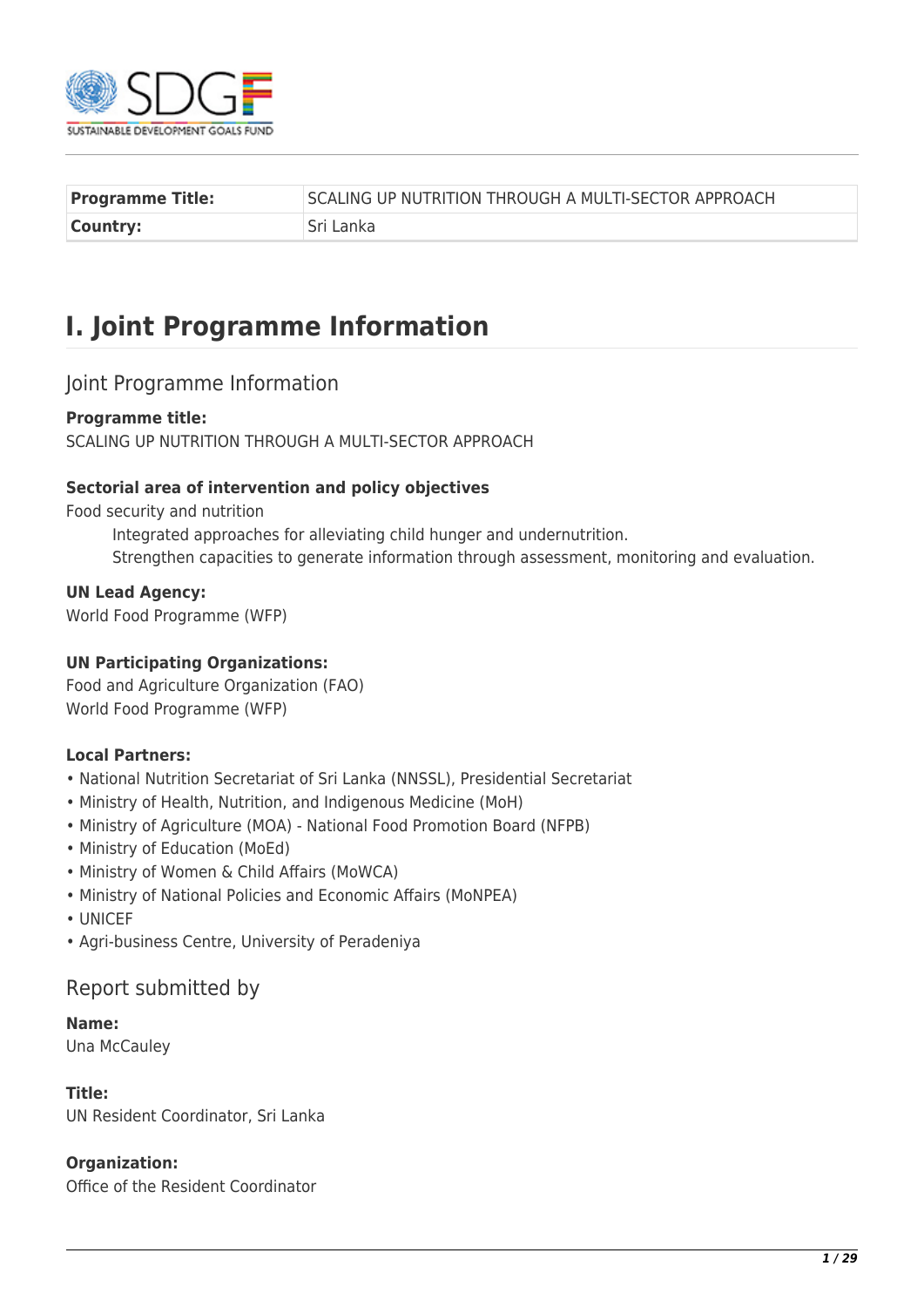### **Contact information:**

email: una.mccauley@one.un.org phone: +94 11 2583805 / +94 777237030

### **Reporting Period Ending:**

Tuesday, November 1, 2016

# **II. Contact Information**

Resident Coordinator

**Name:**  Una McCauley

**E-mail:**  una.mccauley@one.un.org

UNCT contact person for implementation

**Name:**  Brenda Barton

**Agency: WFP** 

**Title:**  Representative and Country Director

**E-mail:**  brenda.barton@wfp.org

**Phone:**  +94 768079917

**Address:**  Two Jawatte Avenue, Colombo 5, 00500, Sri Lanka

Technical team contacts

Alternative UNCT contact person for implementation

**Name:**  Nina Brandstrup

**Agency:**  FAO

**Title:**  FAO Representative

**E-mail:**  nina.brandstrup@fao.org

**Phone:**  +94 777686880

**Address:**  UN Compound, 202 Bauddhaloka Mawatha, Colombo 7, 00700, Sri Lanka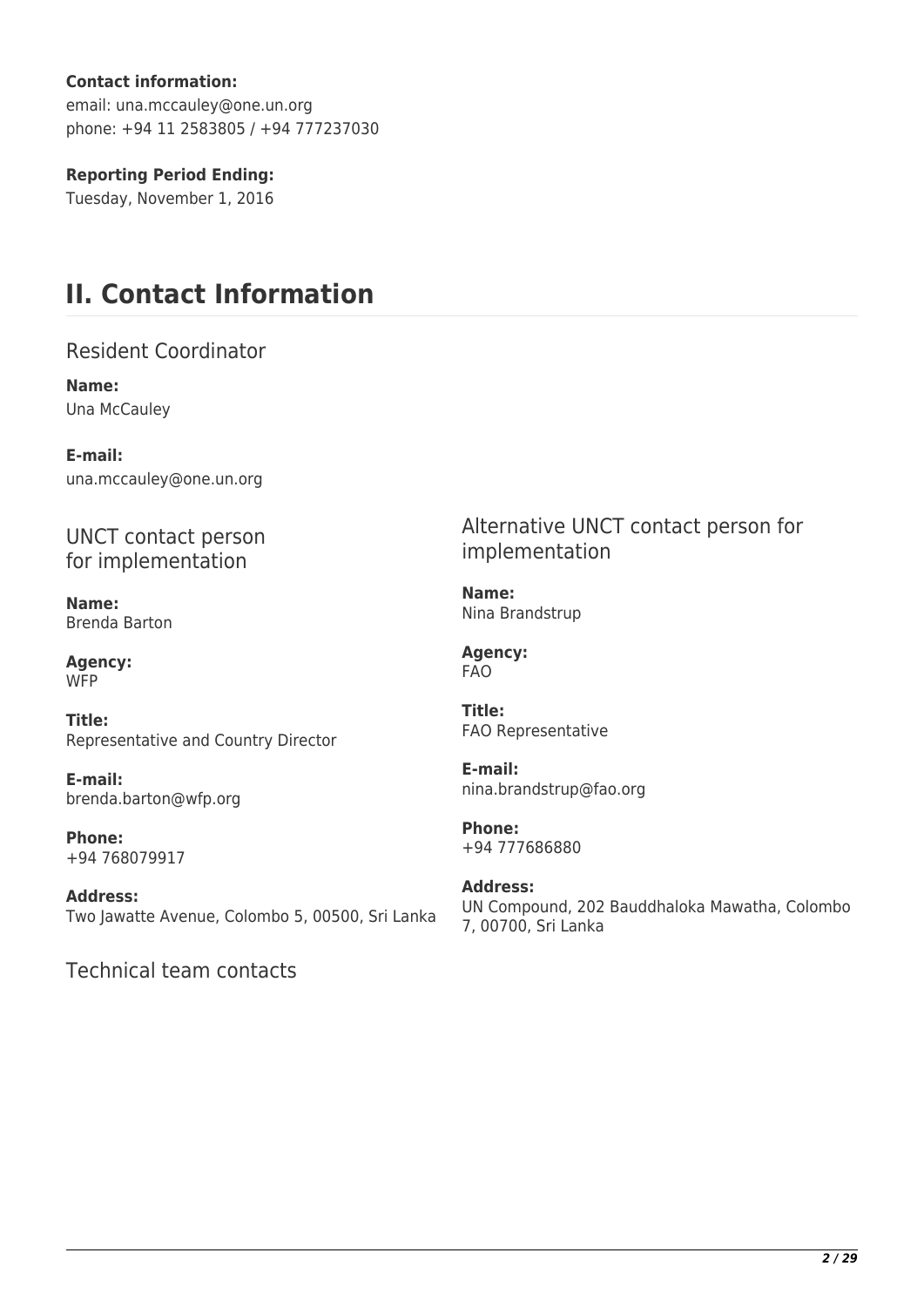| Name:<br>Sashrika Jayasinghe                                        |                                          |  |  |
|---------------------------------------------------------------------|------------------------------------------|--|--|
| <b>Agency:</b><br><b>WFP</b>                                        | JP monitoring and evaluation focal point |  |  |
| Title:<br>Joint Programme Coordinator / Programme Policy<br>Officer |                                          |  |  |
| Email:<br>sashrika.jayasinghe@wfp.org                               |                                          |  |  |
| <b>Phone:</b><br>+94 778998621                                      |                                          |  |  |
| <b>Address:</b><br>Two Jawatte Avenue, Colombo 5, 00500, Sri Lanka  |                                          |  |  |
| JP communications and advocacy focal point                          | JP knowledge management focal point      |  |  |

JP private sector focal point

Joint programme coordinator

# Agency contact points

Contact 1

**Name:**  Anusara Singhkumarwong

**Agency:**  W<sub>FP</sub>

**Title:**  Nutrition Officer

**Email:**  anusara.singhkumarwong@wfp.org

**Phone:**  +94 768747536

**Address:**  Two Jawatte Avenue, Colombo 5, 00500, Sri Lanka Contact 2

**Name:**  Saman Kalupahana

**Agency: WFP** 

**Title:**  Programme Policy Officer (Nutrition)

**Email:**  saman.kalupahana@wfp.org

**Phone:**  +94 774522434

**Address:**  Two Jawatte Avenue, Colombo 5, 00500, Sri Lanka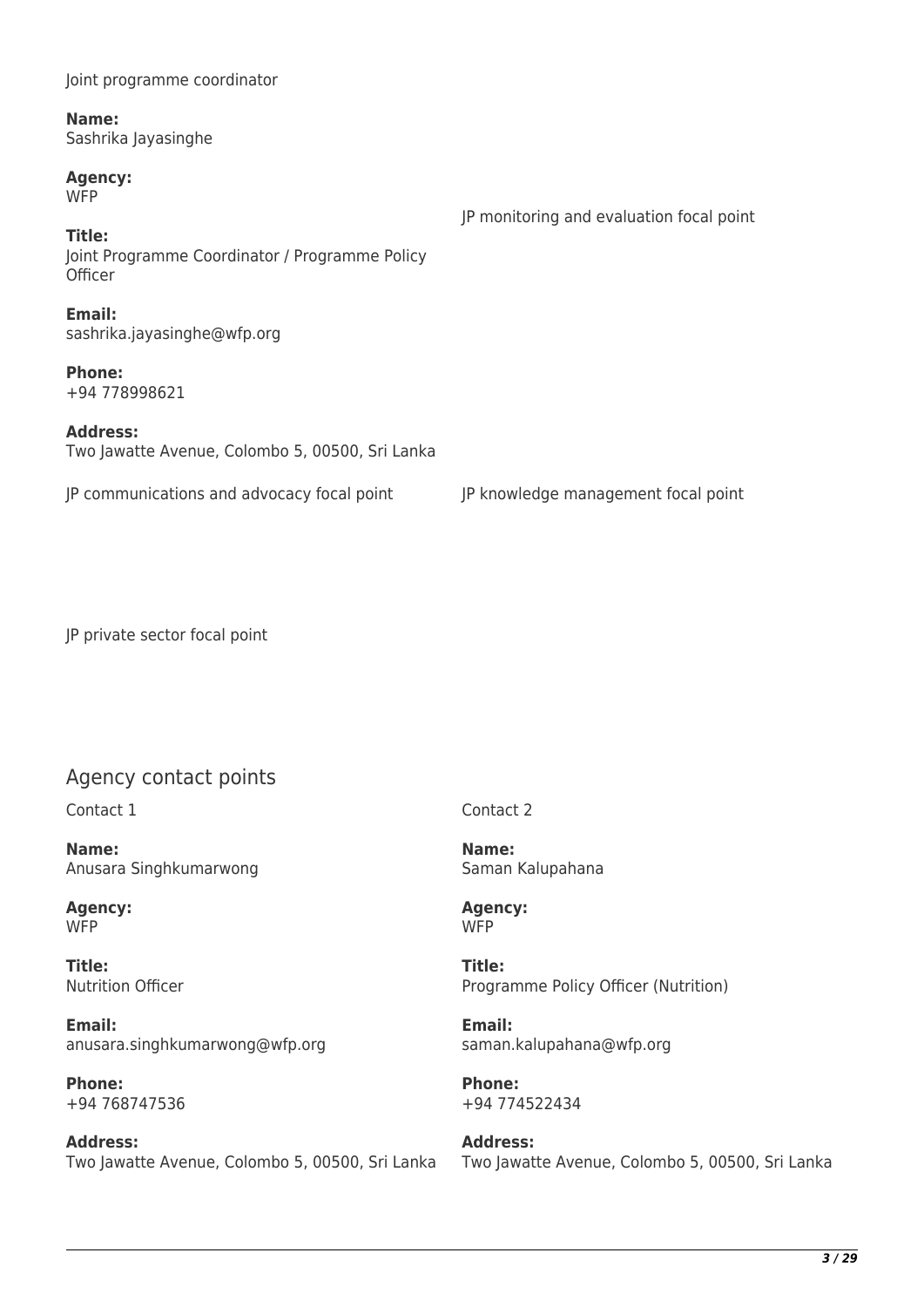#### Contact 3

**Name:**  Priyanthi Chandrasekera

**Agency:**  FAO

**Title:**  Project Manager

**Email:**  priyanthi.chandrasekera@fao.org

**Phone:**  +94 774400584

**Address:**  7, 00700, Sri Lanka

Contact 5

**Name:**  Muradh Mohideen

**Agency:**  Office of the UN Resident Coordinator

**Title:**  Head of Resident Coordinator's Office

**Name:**  muradh.mohideen@one.un.org

**Phone:**  +94 777995996

**Address:**  UN Compound, 202 Bauddhaloka Mawatha, Colombo 7, 00700, Sri Lanka

# **III. Financial information**

# **Detailed Financial Report:**

**T** [20161130 SDGF JP Financial Monitoring Report on AMENDED Work Plan and Budget.xls](http://proposals.sdgfund.org/system/files/report-attachments/20161130%20SDGF%20JP%20Financial%20Monitoring%20Report%20on%20AMENDED%20Work%20Plan%20and%20Budget.xls)

# SDG-F Funds

| <b>UN Agency</b>                              | <b>Total approved</b><br>funds | <b>Total funds</b><br><b>Transferred to</b><br>date | <b>Total funds</b><br>committed to<br>date | <b>Total funds</b><br>disbursed to date |
|-----------------------------------------------|--------------------------------|-----------------------------------------------------|--------------------------------------------|-----------------------------------------|
| Food and<br>Agriculture<br>Organization (FAO) | 749,858.00                     | 749,858.00                                          | 83,324.00                                  | 306,160.00                              |

Contact 4

**Name:**  Dharmassree Wijeratne

**Agency:**  FAO

**Title:**  Assistant FAO Representative (Programme)

**Email:**  dharmassree.wijeratne@fao.org

**Phone:**  +94 772130388

UN Compound, 202 Bauddhaloka Mawatha, Colombo UN Compound, 202 Bauddhaloka Mawatha, Colombo **Address:**  7, 00700, Sri Lanka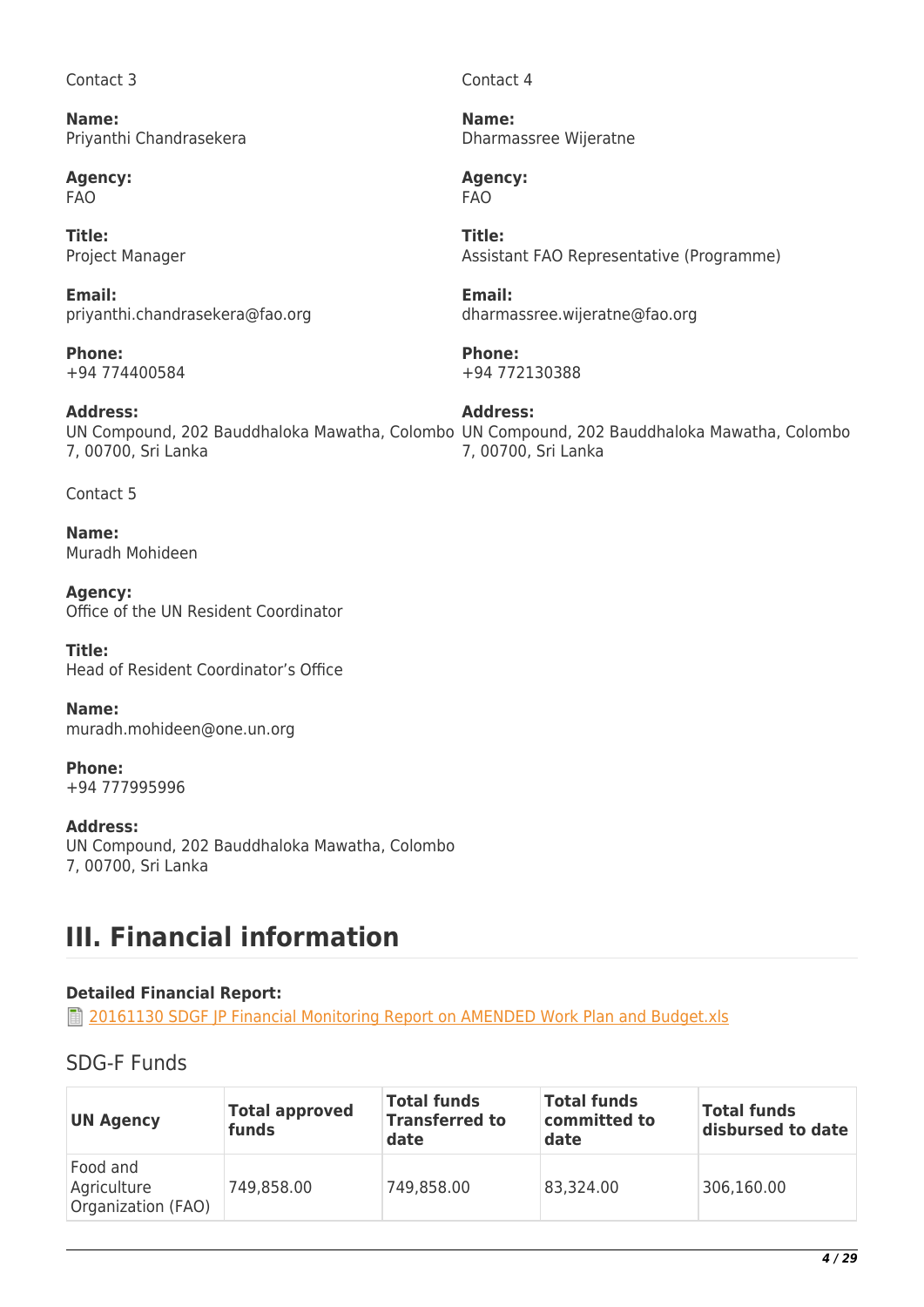| <b>UN Agency</b>              | <b>Total approved</b><br>funds | <b>Total funds</b><br><b>Transferred to</b><br>date | <b>Total funds</b><br>committed to<br>date | <b>Total funds</b><br>disbursed to date |
|-------------------------------|--------------------------------|-----------------------------------------------------|--------------------------------------------|-----------------------------------------|
| World Food<br>Programme (WFP) | 749,871.00                     | 749,871.00                                          | 196,722.00                                 | 279,092.00                              |

| <b>Total</b><br>1,499,729.00 | ,499,729.00 | 280,046.00 | 585,252.00 |  |
|------------------------------|-------------|------------|------------|--|
|------------------------------|-------------|------------|------------|--|

# Matching Funds

| <b>Name of source</b>      | <b>Total approved</b><br>funds | <b>Total funds</b><br><b>Transferred to</b><br>date | <b>Total funds</b><br>committed to<br>date | <b>Total funds</b><br>disbursed to date |
|----------------------------|--------------------------------|-----------------------------------------------------|--------------------------------------------|-----------------------------------------|
| Government of Sri<br>Lanka | 1,368,752.00                   | 1,368,752.00                                        | 543,033.00                                 | 825,719.00                              |
| <b>WFP</b>                 | 71,728.00                      | 71,728.00                                           | 0.00                                       | 71,728.00                               |
| <b>UNICEF</b>              | 126,371.00                     | 126,371.00                                          | 0.00                                       | 126,371.00                              |

| <b>Total</b> | 1,566,851.00 | 1,566,851.00 | 543,033.00 | 1,023,818.00 |
|--------------|--------------|--------------|------------|--------------|

# **IV. Beneficiaries**

# **Total number of direct beneficiaries to date:**

1177284

# Direct Beneficiaries – Breakdown

| <b>Beneficiary type - individual</b> | Total | <b>Female Male</b> |     | <b>Comments</b>                                                                                                                                                                                                                                                                                                                                                                                                                                    |
|--------------------------------------|-------|--------------------|-----|----------------------------------------------------------------------------------------------------------------------------------------------------------------------------------------------------------------------------------------------------------------------------------------------------------------------------------------------------------------------------------------------------------------------------------------------------|
| <b>Farmers</b>                       |       |                    |     |                                                                                                                                                                                                                                                                                                                                                                                                                                                    |
| Entrepreneurs                        |       |                    |     |                                                                                                                                                                                                                                                                                                                                                                                                                                                    |
| Civil servants/government            | 522   | 238                | 284 | WFP supported the training of 34<br>male MRI staff and survey<br>enumerators on data and sample<br>collection and field lab sample<br>analysis for the baseline food and<br>nutrition surveys; and involved 80<br>(25F and 55M) participants in the<br>consultative meeting on the national<br>nutrition surveillance system; FAO<br>conducted 9 workshops on the<br>school nutrition database for 408<br>management assistants (213F and<br>195M) |
| Indigenous                           |       |                    |     |                                                                                                                                                                                                                                                                                                                                                                                                                                                    |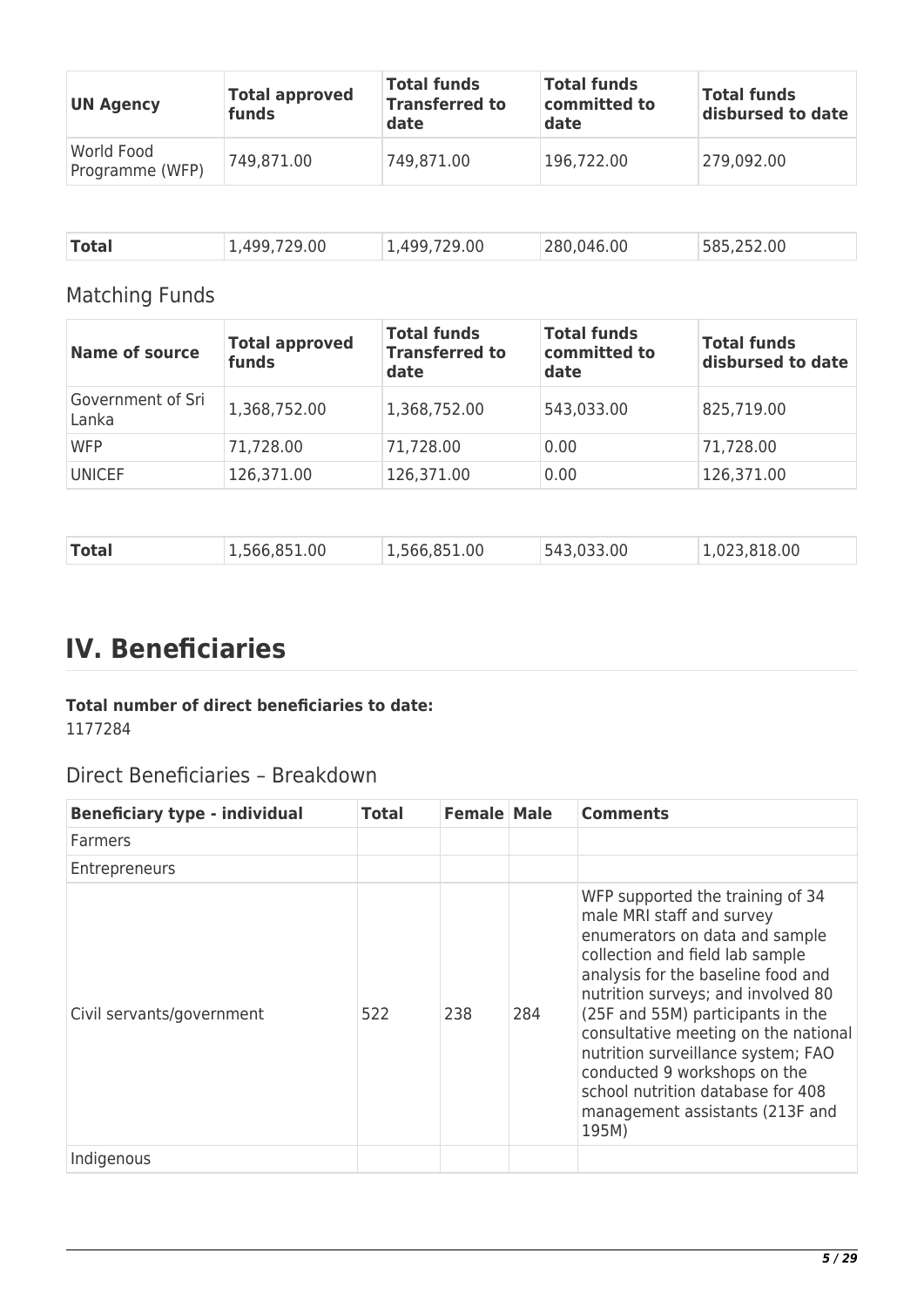| Children                                                        | 1,138,887 580,832 558,055 |        |                | FAO's work on the school nutrition<br>database and the school gardens<br>directly benefits all 1,138,887<br>school children. In addition, WFP<br>and FAO conducted nutrition<br>education promotion activities in<br>line with the key objective at the<br>National Scout Jamboree on 20-26<br>Feb, 2016 supporting 8,000 boys<br>and 2,000 girl scouts. MRI also<br>surveyed 8,791 school children for<br>the WFP-supported baseline<br>nutrition survey. |
|-----------------------------------------------------------------|---------------------------|--------|----------------|------------------------------------------------------------------------------------------------------------------------------------------------------------------------------------------------------------------------------------------------------------------------------------------------------------------------------------------------------------------------------------------------------------------------------------------------------------|
| Youth                                                           | 260                       | 148    | 112            | WFP supported the National Youth<br>Model United Nations conference in<br>August 2016 by providing flyers and<br>banners on SDGs.                                                                                                                                                                                                                                                                                                                          |
| Pregnant and Lactating Women (PLW) 14,762                       |                           | 14,762 |                | PLW participated in the baseline<br>survey conducted by MRI                                                                                                                                                                                                                                                                                                                                                                                                |
| Civil Society / Community                                       | 21,000                    | 10,710 | 10,290         | FAO provided nutrition promotion<br>information to the MoEd stall at the<br>exhibition on a Toxin-Free Nation<br>organized by the Presidential<br>Secretariat on March 6-8, 2016                                                                                                                                                                                                                                                                           |
| ToTs for pre-schools including ECCD,<br>WDO, CRPO officers      | 129                       | 86     | 43             | FAO supported 4 ToT workshops on<br>pre-school nutrition                                                                                                                                                                                                                                                                                                                                                                                                   |
| Pre-school teachers                                             | 566                       | 562    | $\overline{4}$ | FAO supported pre-school teacher<br>trainings on nutrition                                                                                                                                                                                                                                                                                                                                                                                                 |
| Education specialists on school<br>nutrition and school gardens | 1,158                     | 720    | 448            | Zonal-level trainings on school<br>nutrition and ToT programmes on<br>secondary school nutrition were<br>supported by FAO<br>ToT workshops on school gardens<br>were conducted in each of the 9<br>provinces for in-service advisors of<br>agriculture and nutrition, teachers,<br>and zonal education directors with<br>FAO support                                                                                                                       |
| <b>Total</b>                                                    | 1,177,284 608,058 569,236 |        |                |                                                                                                                                                                                                                                                                                                                                                                                                                                                            |

| <b>Beneficiary type - institutional</b> | <b>Total</b> | <b>Comments</b>                                                                                                                                                                                                                                                                                                                                                                                                                                                                        |
|-----------------------------------------|--------------|----------------------------------------------------------------------------------------------------------------------------------------------------------------------------------------------------------------------------------------------------------------------------------------------------------------------------------------------------------------------------------------------------------------------------------------------------------------------------------------|
| <b>SME<sub>s</sub></b>                  |              |                                                                                                                                                                                                                                                                                                                                                                                                                                                                                        |
| Cooperatives                            |              |                                                                                                                                                                                                                                                                                                                                                                                                                                                                                        |
| Government/municipal organizations      | 3.00         | WFP supported technical and institutional capacity<br>development for the Medical Research Institute (MRI)<br>relevant to the national baseline surveys on food and<br>nutrition. WFP also supports the technical and capacity<br>development of the National Food Promotion Board<br>(NFPB), MoAg for rice fortification and provides technical<br>capacity development for the Thriposha factory (MoH) to<br>improve the quality of Thriposha (a locally-fortified<br>blended food). |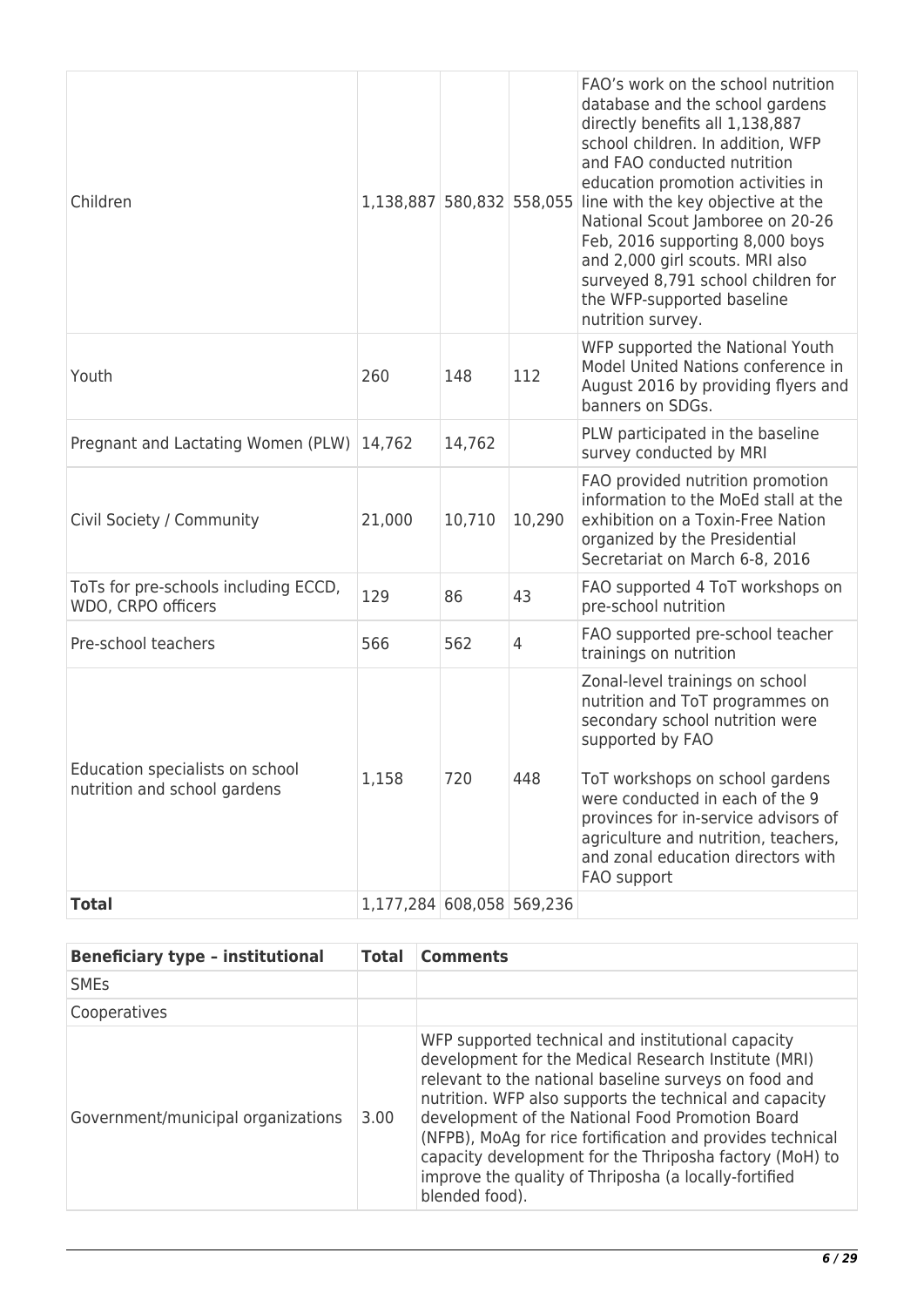| Private sector                |        |                                                                                                                                                                                                                                                                                                                                                                                                                        |
|-------------------------------|--------|------------------------------------------------------------------------------------------------------------------------------------------------------------------------------------------------------------------------------------------------------------------------------------------------------------------------------------------------------------------------------------------------------------------------|
| Community-based organizations |        |                                                                                                                                                                                                                                                                                                                                                                                                                        |
| <b>NGOs</b>                   |        |                                                                                                                                                                                                                                                                                                                                                                                                                        |
| Schools                       |        | All government/national schools benefit through the<br>school nutrition and health promotion database and up to<br>6,000 of these schools will also benefit from school<br>10,144 gardening through the ToT and implementation efforts. To<br>date, 439 schools have been trained on school gardening.<br>And the baseline nutrition survey conducted by MRI<br>included students from 262 schools across the country. |
| <b>Total</b>                  | 10,147 |                                                                                                                                                                                                                                                                                                                                                                                                                        |

# Indirect Beneficiaries – Breakdown

| <b>Beneficiary type - individual</b> | <b>Total</b> | <b>Female</b>                     | <b>Male</b> | <b>Comments</b>                                                                                    |
|--------------------------------------|--------------|-----------------------------------|-------------|----------------------------------------------------------------------------------------------------|
| Farmers                              |              |                                   |             |                                                                                                    |
| <b>Entrepreneurs</b>                 |              |                                   |             |                                                                                                    |
| Civil servants/government            |              |                                   |             |                                                                                                    |
| Indigenous                           |              |                                   |             |                                                                                                    |
| Children                             |              | 1,138,887 580,832.00              | 558,055.00  | Cohort of all school children<br>indirectly benefitted by<br>national baseline nutrition<br>survey |
| Youth                                |              |                                   |             |                                                                                                    |
| Pregnant and Lactating Women         | 810,886      | 810,886.00                        | 0.00        | Cohort of national<br>population indirectly<br>benefitted by PLW baseline<br>nutrition survey      |
|                                      |              |                                   |             |                                                                                                    |
| <b>Total</b>                         |              | 1,949,773 1,391,718.00 558,055.00 |             |                                                                                                    |

| <b>Beneficiary type - institutional</b> |      | <b>Total Comments</b>                                                                                                                                                                                               |
|-----------------------------------------|------|---------------------------------------------------------------------------------------------------------------------------------------------------------------------------------------------------------------------|
| <b>SME<sub>s</sub></b>                  |      |                                                                                                                                                                                                                     |
| Cooperatives                            |      |                                                                                                                                                                                                                     |
| Government/municipal organizations      | 4.00 | The four implementing ministries                                                                                                                                                                                    |
| Private sector                          | 4    | Service providers of meeting facilities; partner for<br>procuring fortified rice kernels for the pilot programme; and<br>technical support to the consulting firm for the rice<br>fortification landscape analysis. |
| Community-based organizations           | 1    | The Scaling Up Nutrition People's Forum (SUN-PF)<br>participated in the consultative workshop for food<br>fortification held in July 2015                                                                           |
| <b>NGOs</b>                             |      |                                                                                                                                                                                                                     |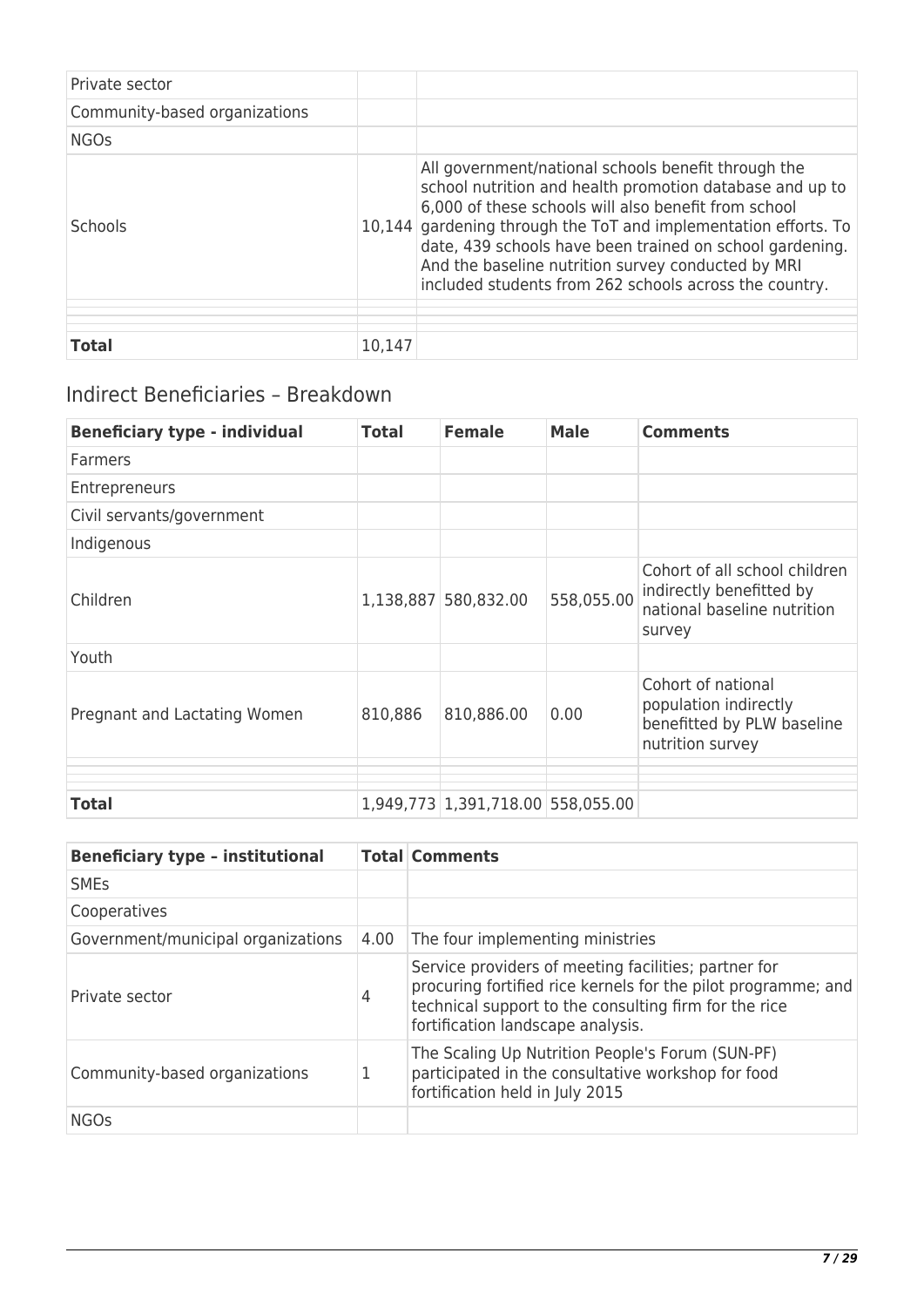| Academia     |    | Academics from 2 national universities were involved in<br>presenting research conducted in under-nutrition and in<br>providing inputs regarding the design of the pilot<br>programme for food fortification<br>Academics from 5 national universities were involved in the<br>preparation of Nutrition supplementary documents |
|--------------|----|---------------------------------------------------------------------------------------------------------------------------------------------------------------------------------------------------------------------------------------------------------------------------------------------------------------------------------|
| <b>Total</b> | 16 |                                                                                                                                                                                                                                                                                                                                 |

## **Any other information regarding JP beneficiaries\*:**

The 14,762 participants of the PLW baseline survey are considered direct beneficiaries and the general population of the country comprising PLW (i.e., 810,886) are considered indirect beneficiaries of the national baseline survey on PLW food and nutrition.

The 8,791 participants of the school-children baseline nutrition survey are considered direct beneficiaries (51% of which were girls) and all 1,138,887 school-in the country are considered indirect beneficiaries. WFP supported the Nutrition Coordination Division (NCD) of the Ministry of Health to conduct a consultative meeting to review the indicators for the National Nutrition Surveillance System on the 18th and 19th of February, 2016. 80 participants contributed to the meeting, including 55 women and 25 men. FAO conducted a series of workshops through the island nation for training and orientating users on the school health and nutrition database. A total of 9 workshops were held; one for each province between January and March 2016. A total of 408 Division and Zonal level Management Assistants (213 women and 195 men) were trained on the database in all 9 provinces of the country. Two follow up trainings were conducted for data entry operators with a total of 68 participants (50 male and 18 female) in May 2016. FAO conducted a series of workshops through the island nation for Training of Trainers (ToT) on School Gardens. The ToT workshops have been conducted in each of the 9 provinces with a total of 377 participants (133 women & 244 men) including, in-service advisors of agriculture and nutrition, teachers, and zonal education directors.

Zonal-level trainings on nutrition and school gardens were provided to 705 teachers (531 females and 174 males) from 439 schools in 15 education zones in 4 provinces through training programmes in July and September 2016.

FAO supported MoEd in conducting ToT programmes on nutrition in secondary education with participation from 86 teachers (56 female and 30 male). The Sinhala-medium ToT was conducted in May 2016; the Tamil-medium ToT was conducted in September 2016; and the national-level programe was held at the National Institute of Education, covering all nine provinces.

With the collaboration of NCD, MoH and CS, MoWCA, FAO supported 4 ToT workshops (held in Colombo) on pre-school nutrition with a total of 129 participants (86 female and 43 male) representing all nine provinces by August 2016.

FAO also commenced district-level trainings in nutrition in August 2016 and has completed trainings for 566 pre-school teachers (562 female and 4 male) in 10 out of 25 districts provinces. Low participation of males is due to high ratio of women pre-school teachers in the country.

# **V. Joint Programme Progress**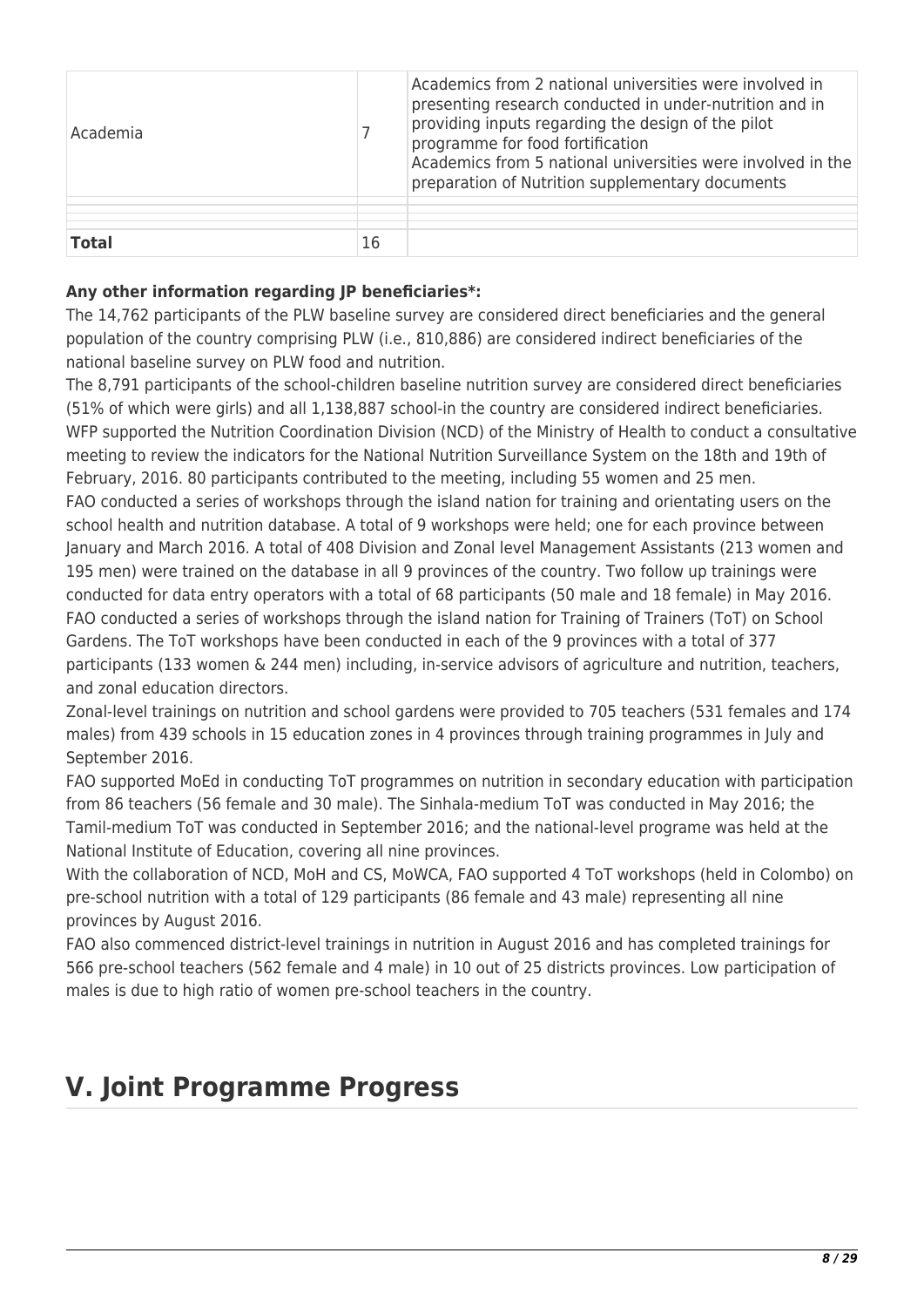| <b>Expected Results</b><br>(Outcomes & outputs)                                                                                                                                              | <b>Progress</b>                                                                                                                                                                                                                                                                                                                                                                                                                                                                                                                                                                                                                                                                                                                                                                                                                                                                                                                                                                                                                                                                                                                                                                                                                                                                                                                                                                                                                                                                                                                                                                                                                                                                                                                         | <b>Difficulties</b>                                                                                                                                                                                                                                                                                                                                                                                                                                                                                                         | <b>Expected deliverables</b>                                                                                                                                                                                                                                                                                                                                                                 |
|----------------------------------------------------------------------------------------------------------------------------------------------------------------------------------------------|-----------------------------------------------------------------------------------------------------------------------------------------------------------------------------------------------------------------------------------------------------------------------------------------------------------------------------------------------------------------------------------------------------------------------------------------------------------------------------------------------------------------------------------------------------------------------------------------------------------------------------------------------------------------------------------------------------------------------------------------------------------------------------------------------------------------------------------------------------------------------------------------------------------------------------------------------------------------------------------------------------------------------------------------------------------------------------------------------------------------------------------------------------------------------------------------------------------------------------------------------------------------------------------------------------------------------------------------------------------------------------------------------------------------------------------------------------------------------------------------------------------------------------------------------------------------------------------------------------------------------------------------------------------------------------------------------------------------------------------------|-----------------------------------------------------------------------------------------------------------------------------------------------------------------------------------------------------------------------------------------------------------------------------------------------------------------------------------------------------------------------------------------------------------------------------------------------------------------------------------------------------------------------------|----------------------------------------------------------------------------------------------------------------------------------------------------------------------------------------------------------------------------------------------------------------------------------------------------------------------------------------------------------------------------------------------|
| JP Output 1.1:<br>Understanding the link<br>between health, food<br>security, food<br>consumption and<br>micronutrient<br>deficiencies for the target<br>group of PLWs and<br>schoolchildren | WFP has been collaborating with the<br>Medical Research Institute (MRI) of<br>MoH since May 2015 on the PLW<br>and school-children baseline<br>surveys.<br>A training was provided to<br>enumerators for the PLW survey<br>before the data collection. The<br>island-wide data collection for the<br>PLW survey commenced in May<br>2015 and was completed in towards<br>the end of 2015. The survey was<br>conducted from 30 clusters in all 25<br>districts, and comprised<br>approximately 15,000 survey<br>participants, including 7,500<br>pregnant women and 7,500<br>lactating women. Anthropometric<br>measurements, blood hemoglobin,<br>urine iodine, vitamin A, and ferritin<br>level were the parameters of the<br>survey. Food security information<br>was also collected to assess the link<br>between health, nutrition, and food<br>security of the PLW. The vitamin<br>and iodine analysis is ongoing. A<br>data dissemination workshop was<br>conducted on June 30, 2016 and the The school survey commenced in<br>first report on anthropometry and<br>anaemia is expected to be finalized<br>shortly.<br>The schoolchildren baseline<br>nutrition survey data collection<br>began in July 2016 and was<br>completed in September 2016 for<br>8,791 students. Training of 8<br>enumerators was completed prior to<br>data collection. The survey was<br>conducted with students from over<br>262 schools in all nine provinces.<br>Anthropometric measurements,<br>blood hemoglobin, and urinary<br>iodine were the parameters of the<br>survey. Iodine content of salt and<br>water was also collected. Data entry<br>and analysis is ongoing and a data<br>dissemination workshop is planned<br>for November 2016. | Vitamin A and urine lodine<br>sample analysis is getting<br>delayed due to lack of technical<br>staff in the MRI lab. Data<br>clearance and compiling process<br>is also dragging unexpectedly<br>due to some issues with the data<br>quality. Progress review<br>meetings are being held every<br>month to discuss the issues and<br>to decide the remedial actions.<br>July 2016; however, due to<br>upcoming exams and then school<br>holidays, data collection for two<br>districts was postponed to<br>September 2016. | The PLW data was disseminated to<br>stakeholders at workshop at the<br>MRI auditorium on June 30, 2016.<br>The report is expected to be<br>finalized within the last quarter of<br>2016.<br>The schoolchildren data is<br>expected to be disseminated<br>following completion of data entry<br>and analysis in November 2016<br>and the report is expected to be<br>finalized in early 2017. |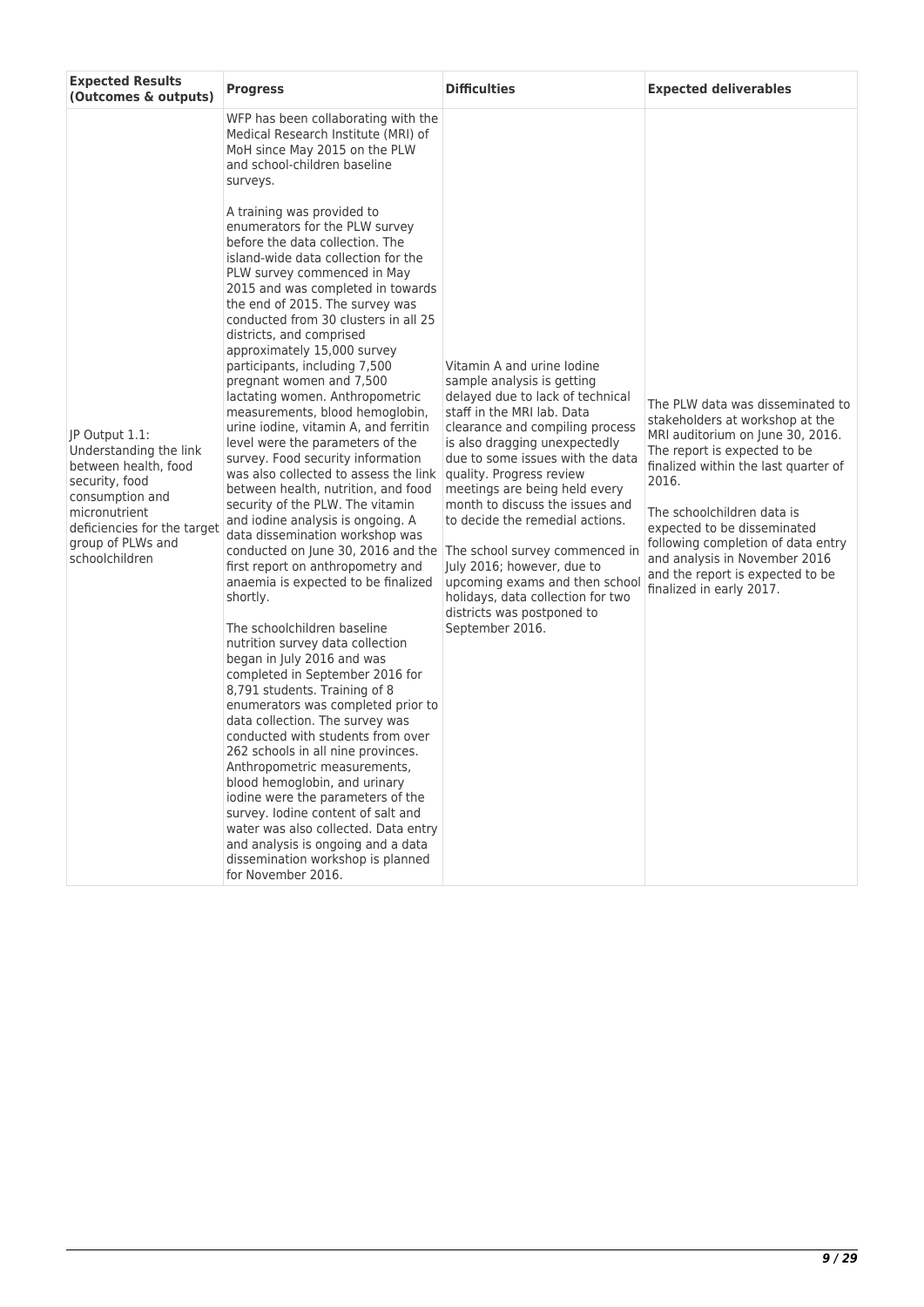| <b>Expected Results</b><br>(Outcomes & outputs)                                                                                                                                                                                                | <b>Progress</b>                                                                                                                                                                                                                                                                                                                                                                                                                                                                                                                                                                                                                                                                                                                                                                                                                                                                                                                                                                                                                                                                                                                                                                                                                                                                                                                                                                                                                                                                                                                                                                                                                                                                                                                                                                                                                                                                                                                                                                                                                                                                                                              | <b>Difficulties</b>                                                                                                                                                                                                                                                                                                                                                                                                                                                                                                                                                                                                                                                                                                                                                                                                                                                                                                                                                                                                                                                                                                                                                                                                                                                                                                                                                                                                                                                                                                                                                                                       | <b>Expected deliverables</b>                                                                                                                                                                                                                                                                                                                                                                                            |
|------------------------------------------------------------------------------------------------------------------------------------------------------------------------------------------------------------------------------------------------|------------------------------------------------------------------------------------------------------------------------------------------------------------------------------------------------------------------------------------------------------------------------------------------------------------------------------------------------------------------------------------------------------------------------------------------------------------------------------------------------------------------------------------------------------------------------------------------------------------------------------------------------------------------------------------------------------------------------------------------------------------------------------------------------------------------------------------------------------------------------------------------------------------------------------------------------------------------------------------------------------------------------------------------------------------------------------------------------------------------------------------------------------------------------------------------------------------------------------------------------------------------------------------------------------------------------------------------------------------------------------------------------------------------------------------------------------------------------------------------------------------------------------------------------------------------------------------------------------------------------------------------------------------------------------------------------------------------------------------------------------------------------------------------------------------------------------------------------------------------------------------------------------------------------------------------------------------------------------------------------------------------------------------------------------------------------------------------------------------------------------|-----------------------------------------------------------------------------------------------------------------------------------------------------------------------------------------------------------------------------------------------------------------------------------------------------------------------------------------------------------------------------------------------------------------------------------------------------------------------------------------------------------------------------------------------------------------------------------------------------------------------------------------------------------------------------------------------------------------------------------------------------------------------------------------------------------------------------------------------------------------------------------------------------------------------------------------------------------------------------------------------------------------------------------------------------------------------------------------------------------------------------------------------------------------------------------------------------------------------------------------------------------------------------------------------------------------------------------------------------------------------------------------------------------------------------------------------------------------------------------------------------------------------------------------------------------------------------------------------------------|-------------------------------------------------------------------------------------------------------------------------------------------------------------------------------------------------------------------------------------------------------------------------------------------------------------------------------------------------------------------------------------------------------------------------|
| JP Output 1.2:<br>Identification of cost<br>efficient and most<br>efficient use of fortified<br>foods to address existing<br>micro-nutrient<br>deficiencies including<br>distribution mechanism<br>(schools, health centres<br>and/or schools) | The ToR for the pilot programme to<br>assess the acceptability and<br>feasibility for rice fortification was<br>finalized with the inputs from the<br>established Technical Advisory<br>Group (TAG) members, including<br>government counterparts.<br>A newspaper advertisement was<br>published in April 2016 calling for<br>Eols from potential partners to<br>implement pilot programme. Few<br>applicants were shortlisted based<br>on initial selection criteria and<br>request for proposal (RfP) document<br>was prepared for issuing to qualified<br>candidates in May 2016.<br>A Technical Evaluation Committee<br>was appointed by the TAG for<br>reviewing the submitted proposals.<br>The University of Peradeniya was<br>selected as the research partner.<br>Following some revisions to the<br>proposal per the recommendations<br>of the TAG, the agreement was<br>signed with the University in<br>September 2016. Preparation work<br>for the pilot study, including<br>recruitment of data collection team,<br>development of data collection tools<br>and others are in progress.<br>The National Food Promotion Board<br>(NFPB) of MoAg will serve as the<br>blending and packing facility for the<br>fortified rice for the pilot study. An<br>assessment was conducted by the<br>WFP regional rice fortification expert<br>to assess the existing technical and<br>logistical capacity of the NFPB. A<br>blending trial for producing fortified<br>rice was conducted by the<br>fortification expert to evaluate the<br>blending capacity of NFPB. An<br>agreement between WFP and NFPB<br>was signed on October 13, 2016.<br>Further, an engineering company<br>has been selected through a<br>transparent bidding process to<br>provide a complete technical<br>solution related to rice fortification<br>blending facilities at the NFPB.<br>Procurement of local rice varieties<br>required to produce the fortified rice<br>for the pilot study is completed and<br>procurement of fortified rice kernels<br>(FRK) is underway and expected to<br>arrive in Sri Lanka in early<br>November 2016. | With the delay in obtaining the<br>approval for the programme and<br>budget revisions, and the<br>subsequent deferral in receiving<br>the second tranche of funds (due<br>mainly to local process<br>constraints), the release of the<br>purchase orders for the<br>necessary fortificants and<br>fortification equipment was<br>somewhat delayed. It is expected<br>that NFPB will use their existing<br>equipment to blend and pack the<br>fortified rice for the pilot study<br>and the equipment procured will<br>transition into this role for the<br>study and will continue to serve<br>as an upgrade to their facility.<br>The use of folic acid as one of the<br>fortificants was questioned by<br>the national health authorities,<br>and as a result, the technical<br>sub-committee was appointed by<br>the national nutrition steering<br>committee to review evidence to<br>take a decision on this. It was<br>finally recommended to use folic<br>acid as a fortificant with iron. As<br>part of this pilot WFP advocated<br>and provided evidence to MoH to<br>support inclusion of folic acid as<br>a fortificant for future scale up.<br>Due to the complex procurement<br>of the FRK from China through<br>the WFP Regional Bureau, the<br>arrival of the FRK in country will<br>be later than initially expected.<br>Through the multi-sectoral<br>collaboration of the Government<br>of Sri Lanka, we are ensured that<br>the customs clearance process<br>for the imported FRK will go<br>smoothly so that implementation<br>of the pilot study can commence<br>shortly thereafter. | A report on the pilot programme<br>on the operational feasibility of rice<br>fortification will be published early<br>2017, following completion of the<br>research. This report will be helpful<br>to inform and identify the<br>obstacles and issues that may<br>occur in the future plans for scale<br>up of rice fortification as a national<br>nutrition intervention and propose<br>appropriate remedial actions. |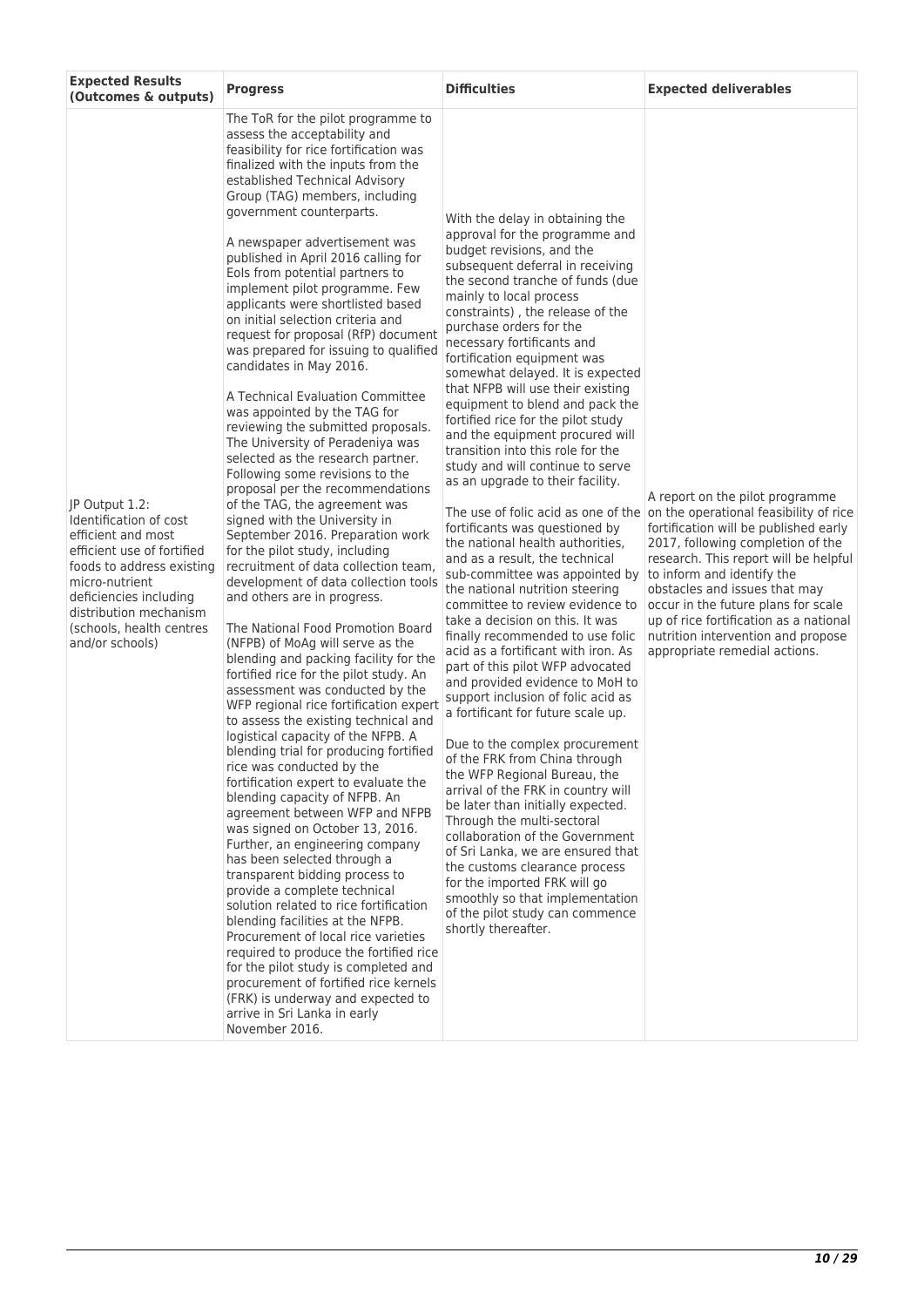| <b>Expected Results</b><br>(Outcomes & outputs)                                                 | <b>Progress</b>                                                                                                                                                                                                                                                                                                                                                                                                                                                                                                                                                                                                                                                                                                                                                                                                                                                                                                                                                                                                                                                                                                                                                                                                                                                                                                                                                                                                                                                                                                                                                                                                                                                                                                                                                                                                                                                                                                                                                                                          | <b>Difficulties</b>                                                                                                                                                                                                                                                                                                                                                                                                                                                                                                                                                                                                                                                                                                                                                                                                                                                                                                                                                                                                                                                                                                                                                                                                                                                                                                                                                                           | <b>Expected deliverables</b>                                                                                                                                                                                                                                                                                                                                                                                                                                                                                                                                                                            |
|-------------------------------------------------------------------------------------------------|----------------------------------------------------------------------------------------------------------------------------------------------------------------------------------------------------------------------------------------------------------------------------------------------------------------------------------------------------------------------------------------------------------------------------------------------------------------------------------------------------------------------------------------------------------------------------------------------------------------------------------------------------------------------------------------------------------------------------------------------------------------------------------------------------------------------------------------------------------------------------------------------------------------------------------------------------------------------------------------------------------------------------------------------------------------------------------------------------------------------------------------------------------------------------------------------------------------------------------------------------------------------------------------------------------------------------------------------------------------------------------------------------------------------------------------------------------------------------------------------------------------------------------------------------------------------------------------------------------------------------------------------------------------------------------------------------------------------------------------------------------------------------------------------------------------------------------------------------------------------------------------------------------------------------------------------------------------------------------------------------------|-----------------------------------------------------------------------------------------------------------------------------------------------------------------------------------------------------------------------------------------------------------------------------------------------------------------------------------------------------------------------------------------------------------------------------------------------------------------------------------------------------------------------------------------------------------------------------------------------------------------------------------------------------------------------------------------------------------------------------------------------------------------------------------------------------------------------------------------------------------------------------------------------------------------------------------------------------------------------------------------------------------------------------------------------------------------------------------------------------------------------------------------------------------------------------------------------------------------------------------------------------------------------------------------------------------------------------------------------------------------------------------------------|---------------------------------------------------------------------------------------------------------------------------------------------------------------------------------------------------------------------------------------------------------------------------------------------------------------------------------------------------------------------------------------------------------------------------------------------------------------------------------------------------------------------------------------------------------------------------------------------------------|
| JP Output 1.3: Review of<br>the capacity for the in-<br>country production of<br>fortified rice | The project played strong advocacy<br>role to convince the government of<br>the need of a national-level<br>Technical Advisory Group (TAG) with<br>the technical authority and<br>responsibility for guiding the food<br>fortification process of the country<br>and making all decisions related to<br>the national fortification process.<br>WFP continues to support the<br>monthly meetings of the TAG, while<br>playing an active role as a member.<br>In addition to collaborating with<br>NFPB for the rice fortification pilot<br>programme, necessary support will<br>be provided to NFPB to strengthen<br>their capacity to serve as the<br>national model blending facility for<br>rice fortification in Sri Lanka.<br>A private firm, Research Intelligence<br>Unit (RIU), was selected to conduct<br>the landscape analysis for rice<br>fortification. Data collection was<br>completed in April 2016 through<br>stakeholder interviews and focus<br>group discussions. Consultancy<br>services of a technical expert from<br>the WFP Regional Bureau Bangkok<br>were obtained to support RIU in the<br>landscape analysis. The<br>international expert completed<br>missions in February and May 2016<br>to assist in the inception phase of<br>the analysis and provide input to<br>the report writing. Further, the<br>regional expert for rice fortification<br>from the WFP regional bureau also<br>conducted a mission in June 2016 to<br>support the landscape analysis<br>reporting. WFP regional bureau<br>provided financial support to cover<br>part of the cost of the landscape<br>analysis.<br>The rice fortification TAG also<br>contributed to the landscape<br>analysis by providing their<br>comments on the draft inception<br>report and the presentation<br>conducted by RIU at one of the<br>monthly TAG meetings in February<br>2016. The TAG will further support<br>the landscape analysis by providing<br>their comments and review on the<br>draft final report. | Since the landscape analysis for<br>rice fortification is a totally new<br>study area for the country, it was<br>difficult to find an experienced<br>implementing partner for the<br>study. With the recommendation<br>of the Ministry of Health and the<br>TAG, a local research firm, RIU,<br>was selected to conduct the<br>study. The WFP Country Office<br>tapped into the support of the<br>Regional Bureau for international<br>expertise from their consultant<br>for rice fortification landscape<br>analyses. The international<br>consultant conducted a mission<br>and many virtual meetings to<br>guide RIU in obtaining and<br>processing relevant information<br>for the study in February and<br>May 2016. Further, the regional<br>expert for rice fortification from<br>the WFP regional bureau also<br>conducted a mission in June 2016<br>to support the landscape analysis<br>reporting.<br>WFP and the TAG continued to<br>provide feedback to RIU to<br>improve the content and quality<br>of the report, but the firm did not<br>have the required capacity to<br>effectively complete the task and<br>produce the required deliverable.<br>A smaller group of the TAG<br>members met again in<br>September 2016 to critically<br>review the document and it was<br>agreed that WFP and the TAG will<br>take the task upon themselves to<br>finalize the deliverable. | The final report of the landscape<br>analysis is expected in December<br>2016. The findings of the<br>landscape analysis will help to<br>understand the rice supply chain of<br>the country and the possible entry<br>point for the fortification process.<br>Experience sharing of technology<br>and best practices for fortified<br>foods is expected to be arranged<br>via a stakeholder workshop in early<br>2017 with technology transfer and<br>experience sharing. In addition,<br>the development of a social<br>marketing strategy to create<br>awareness on rice fortification is<br>planned. |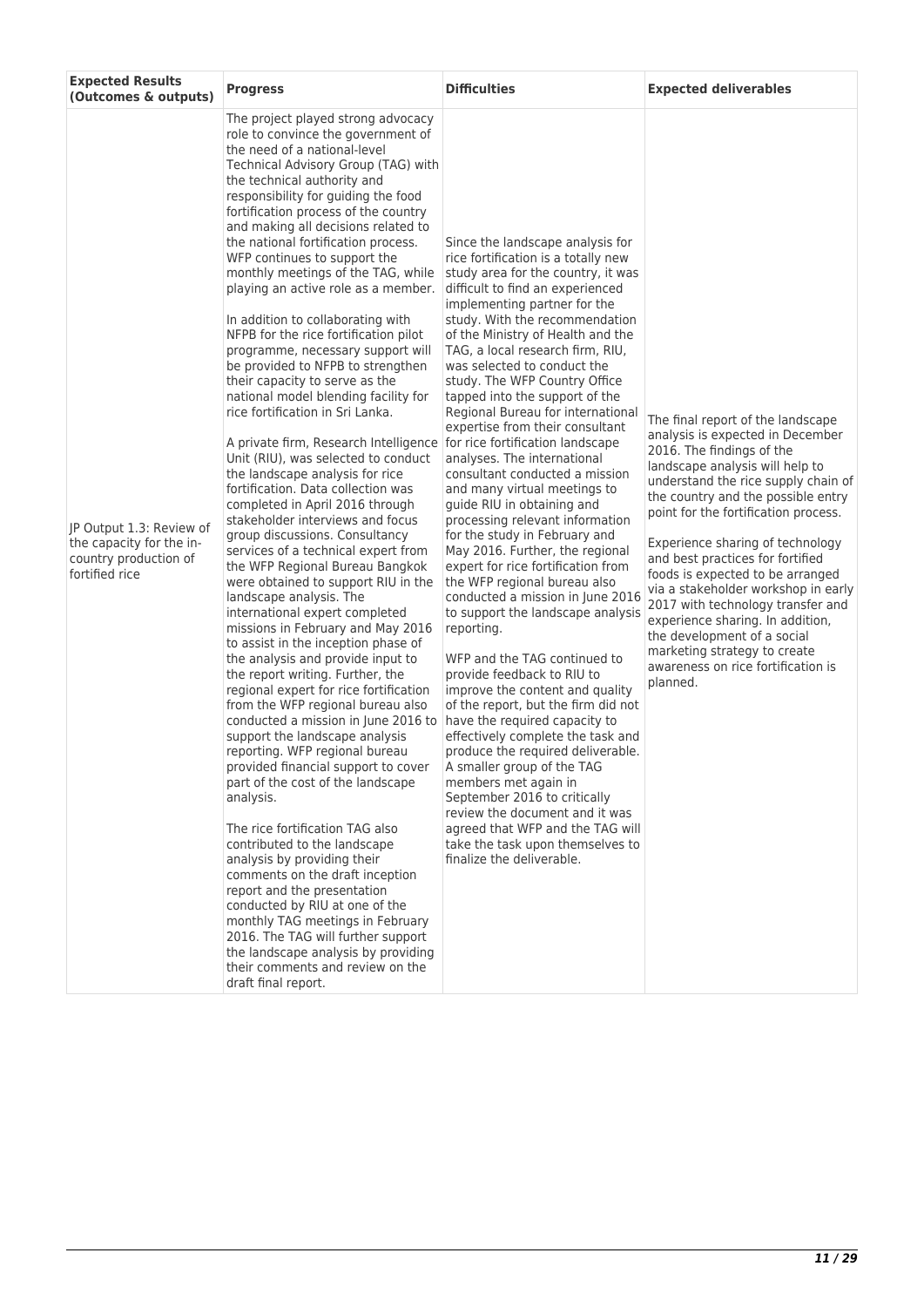| <b>Expected Results</b><br>(Outcomes & outputs)                                                                                                                 | <b>Progress</b>                                                                                                                                                                                                                                                                                                                                                                                                                                                                                                                                                                                                                                                                                                                                                                                               | <b>Difficulties</b>                                                                                                                                                                                                                                                                                                                                                                     | <b>Expected deliverables</b>                                                                                                                                                                                                                                                                                                            |
|-----------------------------------------------------------------------------------------------------------------------------------------------------------------|---------------------------------------------------------------------------------------------------------------------------------------------------------------------------------------------------------------------------------------------------------------------------------------------------------------------------------------------------------------------------------------------------------------------------------------------------------------------------------------------------------------------------------------------------------------------------------------------------------------------------------------------------------------------------------------------------------------------------------------------------------------------------------------------------------------|-----------------------------------------------------------------------------------------------------------------------------------------------------------------------------------------------------------------------------------------------------------------------------------------------------------------------------------------------------------------------------------------|-----------------------------------------------------------------------------------------------------------------------------------------------------------------------------------------------------------------------------------------------------------------------------------------------------------------------------------------|
| JP Output 1.4:<br>Strengthening advocacy<br>for use of fortified locally<br>produced nutritious foods were drafted.                                             | The TAG takes on an advocacy role<br>in the National Nutrition Steering<br>Committee of the Ministry of Health<br>to obtain nation-level support for<br>the technical decisions related to<br>fortification. Further, the<br>representatives of the TAG met with<br>the Minister of Agriculture to brief<br>him on the national roadmap for<br>fortification and obtain his support.<br>WFP continues to advocate for the<br>finalization of the national<br>fortification policy directives that<br>NNSSL conducts meetings on the<br>MSAPN for national, regional, and<br>district stakeholders.<br>While activities under this output<br>are ongoing; the proposed work<br>plan and budget revisions remove<br>the SDGF allocation for these<br>activities while GoSL matching fund<br>commitment remains. |                                                                                                                                                                                                                                                                                                                                                                                         | National policy direction on food<br>fortification will be approved and<br>published; this will help to<br>technically guide and streamline<br>future fortification activities in the<br>country.                                                                                                                                       |
| IP Output 1.5: Increased<br>awareness of the inter-<br>linkage of health, and<br>nutrition food security as<br>a national development<br>priority at all levels | WFP is supporting the Nutrition<br>Coordination Division, MoH in<br>updating its information<br>management system (IMS) for the<br>nutrition sector of the country. As a<br>first step, a workshop was organized<br>in February 2016 to review the<br>existing indicators of the National<br>Nutrition Surveillance System and<br>develop more realistic reporting<br>indicators.<br>A follow up workshop at the district<br>level to discuss the bottleneck in<br>data collection and progress review<br>will be organized in November<br>2016.                                                                                                                                                                                                                                                              | There are two nutrition<br>surveillance systems currently<br>operating in the country: one<br>under the ownership of the MoH<br>and one under NNSSL. It was not<br>clear which system should be<br>strengthened to continue as a<br>national system. A series of<br>discussions were held with<br>NNSSL and MoH to fine-tune<br>each of the systems to avoid<br>overlap of information. | Revised information management<br>system for the Nutrition<br>Coordination Division of the MoH.<br>A lessons learned workshop may<br>be organized with the central level<br>governmental departments to<br>identify good practices and<br>bottlenecks in information flow,<br>and to prepare an action plan for<br>island-wide scale up |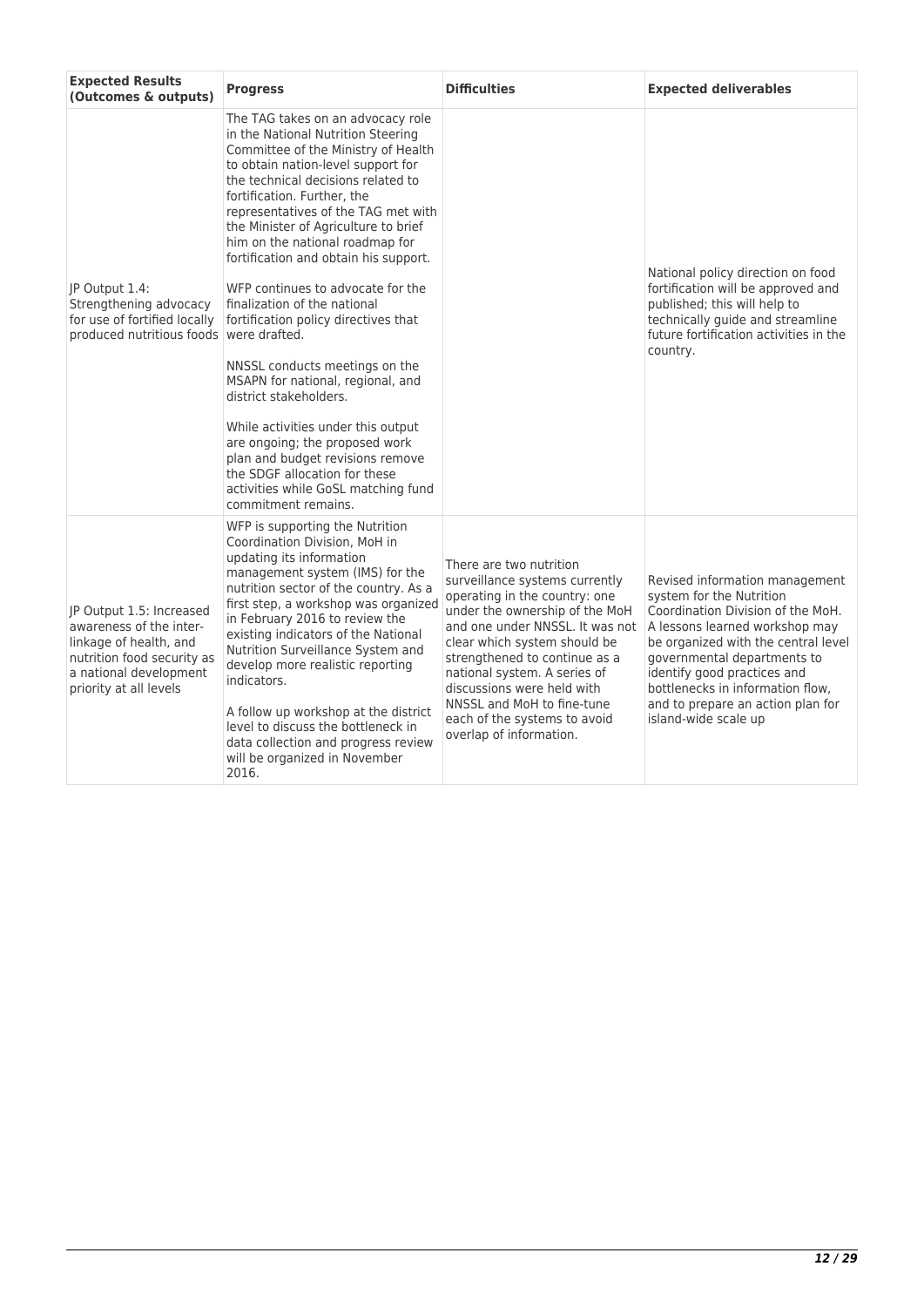| <b>Expected Results</b><br>(Outcomes & outputs)                                                                                                                  | <b>Progress</b>                                                                                                                                                                                                                                                                                                                                                                                                                                                                                                                                                                                                                                                                                                                                                                                                                                                                                                                                                                                                                                                                                                                                             | <b>Difficulties</b>                                                                                                                                                                                                                                                                                                                                                                                                                                                                                                                                                                                                                                                                                                                                                                                                                                                                                                                                                                                                          | <b>Expected deliverables</b>                                                                                                                                                                                                                                                                                                                                                                                                                                                                                                                                                                                                                                                                                                                             |
|------------------------------------------------------------------------------------------------------------------------------------------------------------------|-------------------------------------------------------------------------------------------------------------------------------------------------------------------------------------------------------------------------------------------------------------------------------------------------------------------------------------------------------------------------------------------------------------------------------------------------------------------------------------------------------------------------------------------------------------------------------------------------------------------------------------------------------------------------------------------------------------------------------------------------------------------------------------------------------------------------------------------------------------------------------------------------------------------------------------------------------------------------------------------------------------------------------------------------------------------------------------------------------------------------------------------------------------|------------------------------------------------------------------------------------------------------------------------------------------------------------------------------------------------------------------------------------------------------------------------------------------------------------------------------------------------------------------------------------------------------------------------------------------------------------------------------------------------------------------------------------------------------------------------------------------------------------------------------------------------------------------------------------------------------------------------------------------------------------------------------------------------------------------------------------------------------------------------------------------------------------------------------------------------------------------------------------------------------------------------------|----------------------------------------------------------------------------------------------------------------------------------------------------------------------------------------------------------------------------------------------------------------------------------------------------------------------------------------------------------------------------------------------------------------------------------------------------------------------------------------------------------------------------------------------------------------------------------------------------------------------------------------------------------------------------------------------------------------------------------------------------------|
| JP Output 1.6: Agreement<br>reached that an<br>integrated food, health<br>and nutrition policy<br>would assist in achieving<br>zero hunger and reduce<br>poverty | Discussions are underway with MoH<br>to support the process of reviewing<br>national nutrition policy and a<br>number of bilateral meetings were<br>held to plan the way forward.<br>WFP supported MoH to conduct a<br>consultative workshop and policy<br>dialogue with all stakeholders on<br>July 11, 2016 to determine the road<br>map for the National Nutrition Policy<br>review process The Nutrition<br>Coordination Division (NCD), MoH<br>prepared a ToR and budget and<br>published the tender in September<br>2016 for a consultant to conduct the<br>review. WFP is also a member of the<br>expert committee appointed by the<br>MoH to select the consultant and<br>monitor the review process.<br>The Scaling Up Nutrition People's<br>Forum (SUN-PF), also consulted WFP<br>in their review of the nutrition policy<br>from a civil society perspective. The<br>report of the SUN-PF review has<br>been published. Also, WFP is<br>separately supporting a Country<br>Strategic Review towards Zero<br>Hunger, which is a comprehensive<br>multi-stakeholder process, which<br>will inform the revised MSAPN and<br>nutrition policy review | Following the consultative policy<br>dialogue organized by the<br>Nutrition Division (ND), MoH,<br>concerns were raised within the<br>Ministry, including the<br>recruitment of a private firm to<br>conduct the review of the<br>National Nutrition Policy. Finally,<br>it was agreed that ND, MoH will<br>lead the process and an external<br>party will be selected to conduct<br>the policy review through an<br>open and competitive bidding<br>process. This clarification caused<br>some delays in the process until<br>the Secretary, MoH agreed that<br>there is no issue in NCD<br>recruiting a private entity to<br>conduct the review.<br>Following the consensus that<br>NCD may lead the review of the<br>National Nutrition Policy, they<br>have taken necessary steps to<br>see it through. Currently, the<br>modality for the transfer of funds<br>for the policy review from WFP to<br>NCD is being explored, including<br>discussion on whether the funds<br>need to be directed through the<br>Treasury. | Recommendations for revising the<br>policy, which will include<br>integration of health, food security,<br>and nutrtion, will be put forward by<br>the consultant following the review<br>of the National Nutrition Policy. The<br>ND, MoH will handle the tendering<br>process and serve as the client,<br>with the support of WFP.<br>The recommendations will be<br>submitted to NNSSL to inform the<br>development of an updated,<br>integrated, and coordinated, Multi-<br>Sectoral Action Plan for Nutrition<br>(MSAPN)                                                                                                                                                                                                                            |
| JP Output 1.7: Increased<br>availability of local<br>produced fortified food<br>commodities for the<br>general public                                            | WFP has collaborated with the<br>National Food Promotion Board<br>(NFPB) of MoAg to explore local<br>production of fortified foods,<br>including their involvement in the<br>pilot programme for food<br>fortification.<br>WFP, along with the government,<br>also identified the need to support<br>the quality improvement of locally<br>produced food supplements<br>(Thriposha) used for young children<br>and pregnant and lactating women.<br>WFP supported the government<br>owned Thriposha factory by<br>bringing in a technical expert to<br>assess the factory and the<br>Thriposha programme in April 2016.<br>WFP has since worked on Thriposha<br>improvement plan, which includes<br>assessment of production, supply<br>chain and consumption and demand<br>of Thriposha. The production<br>assessment was completed in April<br>2016 and was endorsed by MoH in<br>August 2016.<br>The Nutrition Division, MoH<br>conducted a consultative meeting in<br>July 2016 to discuss the<br>recommendations of the report and<br>the way forward.<br>The supply chain assessment is<br>planned to take place in January<br>2017.                  | The experience of other<br>countries in contributing to the<br>increased availability of local<br>produced fortified foods is helpful<br>in advocating for rice fortification<br>in Sri Lanka and educating the<br>relevant sectors. To ensure a<br>broader reach of this information,<br>it was debated whether to<br>arrange exchange visits or<br>conduct a symposium locally.<br>Finally it was decided that the<br>priority will be given to organzing<br>the national symposium on<br>fortification as this will allow a<br>broader spectrum of government<br>staff to participate, and if the<br>budget allows, then the<br>international visit to enhance<br>south south collaboration will<br>also be organized.                                                                                                                                                                                                                                                                                                    | For the rice fortification pilot study,<br>WFP will build the technical<br>capacity of NFPB to do the<br>blending and also to be the future<br>reference point in the country for<br>blending fortified rice.<br>The report of the technical expert<br>(food technologist) on his visit and<br>evaluation of the Thriposha<br>programme was endorsed by the<br>Government of Sri Lanka and is<br>being prepared for printing.<br>To comprehensively support GoSL<br>to improve Thriposha, WFP will also<br>carry out supply chain and<br>consumption / demand assessment<br>to identify gaps and areas for<br>improvement.<br>WFP plans to organize a<br>symposium on rice fortification in<br>early 2017, involving public and<br>private stakeholders. |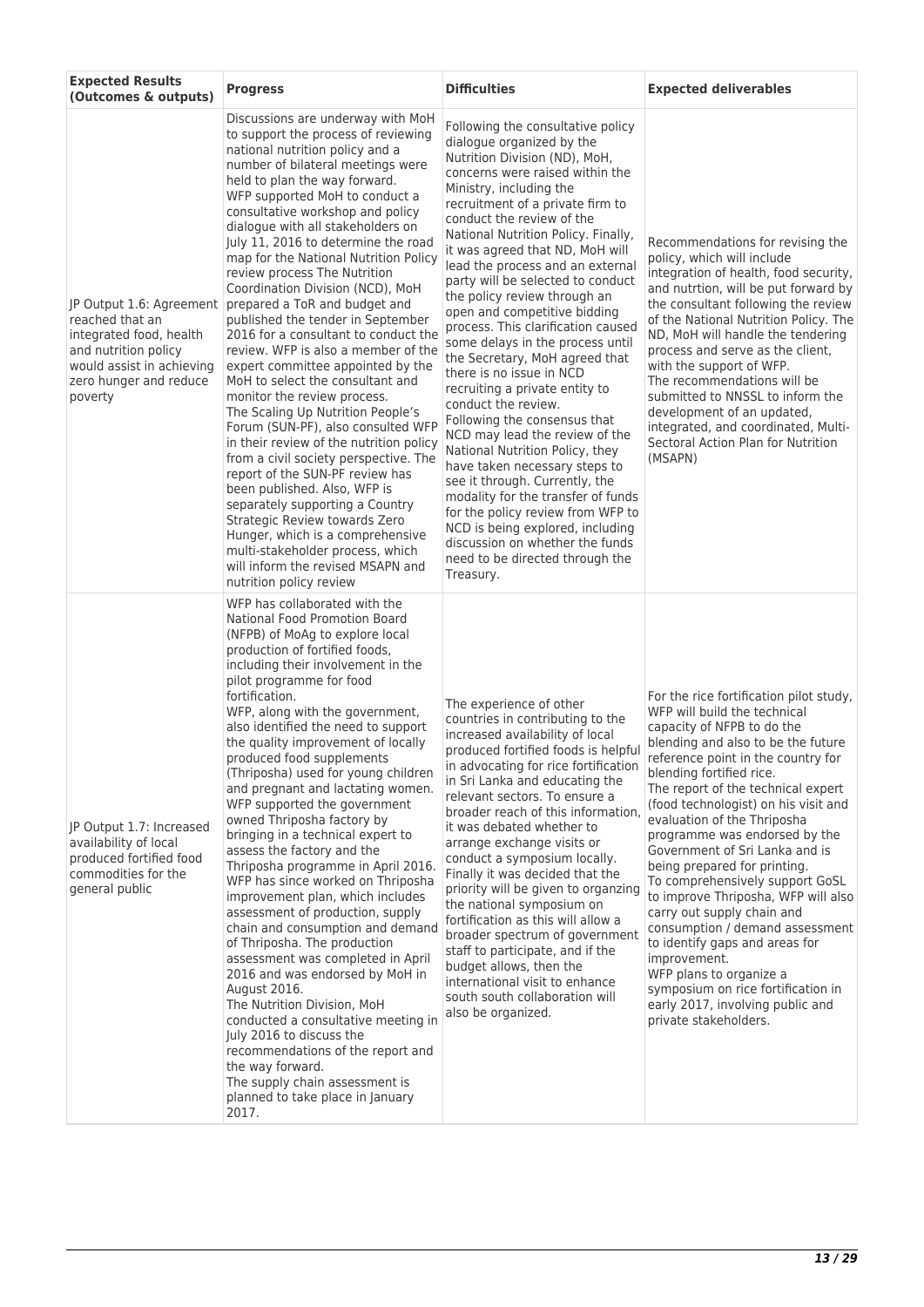| <b>Expected Results</b><br>(Outcomes & outputs)                                                                                                                       | <b>Progress</b>                                                                                                                                                                                                                                                                                                                                                                                                                                                                                                                                                                                                                                                                                                                                                                                                                                                                                                                                                                                                                                                                                                                                                                                            | <b>Difficulties</b>                                                                                                                                                                                                                                                                                                                                                                                                                                                                                                                                                                                                                                                                                                                                                                                                                                                                                                                                                                                                                                                                                                                                      | <b>Expected deliverables</b>                                                                                                                                                                                                                                                                                                                                                                                                                                                                                                                                                                                                                          |
|-----------------------------------------------------------------------------------------------------------------------------------------------------------------------|------------------------------------------------------------------------------------------------------------------------------------------------------------------------------------------------------------------------------------------------------------------------------------------------------------------------------------------------------------------------------------------------------------------------------------------------------------------------------------------------------------------------------------------------------------------------------------------------------------------------------------------------------------------------------------------------------------------------------------------------------------------------------------------------------------------------------------------------------------------------------------------------------------------------------------------------------------------------------------------------------------------------------------------------------------------------------------------------------------------------------------------------------------------------------------------------------------|----------------------------------------------------------------------------------------------------------------------------------------------------------------------------------------------------------------------------------------------------------------------------------------------------------------------------------------------------------------------------------------------------------------------------------------------------------------------------------------------------------------------------------------------------------------------------------------------------------------------------------------------------------------------------------------------------------------------------------------------------------------------------------------------------------------------------------------------------------------------------------------------------------------------------------------------------------------------------------------------------------------------------------------------------------------------------------------------------------------------------------------------------------|-------------------------------------------------------------------------------------------------------------------------------------------------------------------------------------------------------------------------------------------------------------------------------------------------------------------------------------------------------------------------------------------------------------------------------------------------------------------------------------------------------------------------------------------------------------------------------------------------------------------------------------------------------|
| JP Output 1.8: Minimum<br>standards/guidelines with<br>health and nutrition<br>component implemented<br>for improved levels of<br>nutrition in pre-school<br>children | Children's Secretariat of MoWCA<br>had already developed the<br>minimum standards and during the<br>inception workshop held on July 22,<br>2015, it was identified that the<br>present need is to cover the gap in<br>the existing guidelines by<br>developing a manuals on Health &<br>Nutrition for Pre-schools and<br>preschool nutrition quidelines.<br>A working group was formed on<br>17th March 2016 comprising the<br><b>MoH Nutrition Coordination Division</b><br>and the Children's Secretariat under<br>the guidance of FAO Nutrition<br>Consultant. The following aspects<br>were agreed to be covered in the<br>manuals:<br>• What is nutrition and why nutrition<br>is important for this age group<br>• What are the special nutritional<br>needs for toddlers<br>• What are the common nutritional<br>problems among preschool children<br>• What are their dietary<br>requirements Development of<br>preschool nutrition guidelines<br>A validation workshop on the pre-<br>school nutrition quidelines was held<br>on June 13-14, 2016 and the<br>content of the manuals was<br>finalized; however, pictures and<br>messages from the Children's<br>Secretariat are pending inclusion. | While the change in government<br>and administrative heads within<br>the MoWCA during 2015<br>impacted commencement of<br>activities under the MoWCA,<br>delays continue due to lack of<br>commitment from the Children's<br>Secretariat.<br>To mitigate the delays and<br>progress on activities, FAO met<br>with the Secretary of MoWCA to<br>discuss steps to move forward on<br>October 16, 2015. Further, the<br><b>FAO Nutrition Consultant initiated</b><br>the efforts to bridge the gaps in<br>the guidelines for the Health &<br>Nutrition for Pre-schools manual<br>through meetings with the<br>relevant officials at the MoWCA<br>and the MoH. However, progress<br>on MoWCA is still slow despite<br>the delays being highlighted at<br>the PMC meeting on November<br>6, 2016 and the NNSSL progress<br>review meeting for the JP on<br>March 8, 2016. In addition, the<br>Presidential Secretariat held a<br>special meeting on March 15,<br>2016 with the Secretary, MoWCA;<br>Director, Children's Secretariat,<br>FAO, and other relevant officials<br>on to address the delays and<br>expedites their activities on this<br>project. | FAO nutrition consultant reviewed<br>the existing documentation on<br>minimum standards, identified<br>gaps in the implementation of<br>health and nutrition component,<br>and provided recommendations to<br>fill up the identified gaps, as<br>detailed in the report on the<br>'Implementation of Gaps in the<br>Health & Nutrition Component of<br>the Pre-School Minimum Standards<br>Guidelines" dated December 2015.<br>Validation of the revised manual<br>on pre-school minimum standards<br>was held in June 2016 prior to<br>finalization. The book was handed<br>over for printing and is expected to<br>be distributed in November 2016. |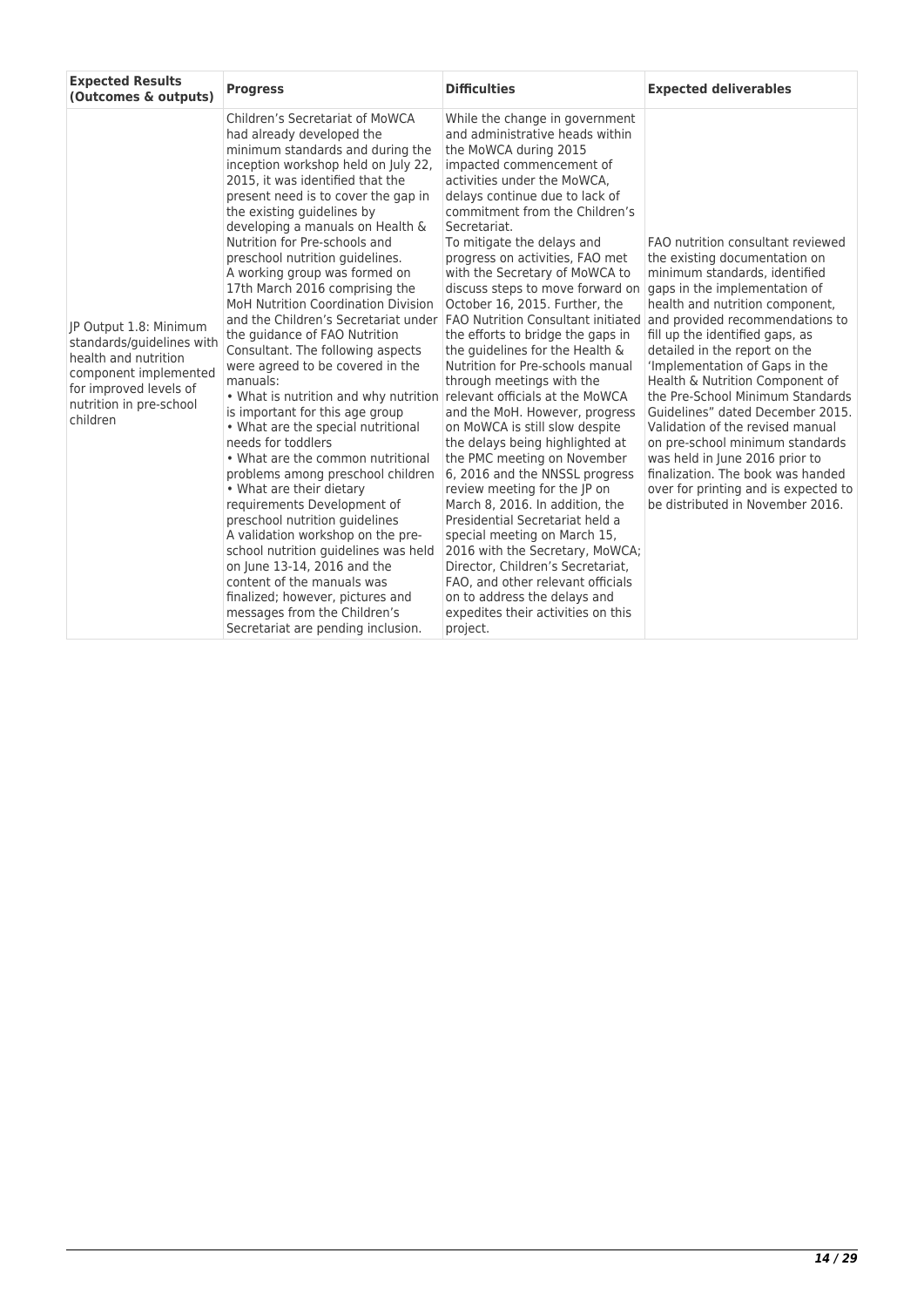| <b>Expected Results</b><br>(Outcomes & outputs)                                                                                                                                                              | <b>Progress</b>                                                                                                                                                                                                                                                                                                                                                                                                                                                                                                                                                                                                                                                                                                                                                                                                                                                                                                                                                                                                                                                                                                                                                                                                                                                                                                                                       | <b>Difficulties</b>                                                                                                                                                                                                                                                                                                                                                                                                                                                                                                                                                                                                                                                                                                                                                                                                                                                                                                                                                                                                                                                                                                                                                                                                                                                                                                                                                                                                                                   | <b>Expected deliverables</b>                                                                                                                                                                                                                                                                                                                                                                                                                                                                                                                                                                                                                                                                                                                      |
|--------------------------------------------------------------------------------------------------------------------------------------------------------------------------------------------------------------|-------------------------------------------------------------------------------------------------------------------------------------------------------------------------------------------------------------------------------------------------------------------------------------------------------------------------------------------------------------------------------------------------------------------------------------------------------------------------------------------------------------------------------------------------------------------------------------------------------------------------------------------------------------------------------------------------------------------------------------------------------------------------------------------------------------------------------------------------------------------------------------------------------------------------------------------------------------------------------------------------------------------------------------------------------------------------------------------------------------------------------------------------------------------------------------------------------------------------------------------------------------------------------------------------------------------------------------------------------|-------------------------------------------------------------------------------------------------------------------------------------------------------------------------------------------------------------------------------------------------------------------------------------------------------------------------------------------------------------------------------------------------------------------------------------------------------------------------------------------------------------------------------------------------------------------------------------------------------------------------------------------------------------------------------------------------------------------------------------------------------------------------------------------------------------------------------------------------------------------------------------------------------------------------------------------------------------------------------------------------------------------------------------------------------------------------------------------------------------------------------------------------------------------------------------------------------------------------------------------------------------------------------------------------------------------------------------------------------------------------------------------------------------------------------------------------------|---------------------------------------------------------------------------------------------------------------------------------------------------------------------------------------------------------------------------------------------------------------------------------------------------------------------------------------------------------------------------------------------------------------------------------------------------------------------------------------------------------------------------------------------------------------------------------------------------------------------------------------------------------------------------------------------------------------------------------------------------|
| JP Output 1.9: Nutrition<br>promotion to pre-school<br>children and<br>communities (parental<br>programmes) enhanced<br>for improved nutrition<br>levels of children in<br>schools and at household<br>level | Three manuals: Pre-School Teacher<br>Manual; Parents Manual; and<br>Children's Activity Book have been<br>identified as printed material to be<br>made available. A training manual<br>published in 2009 is already<br>available with the Nutrition<br>Coordination Division of the Ministry<br>of Health.<br>Re-printing of the pre-school<br>nutrition promotion 4 leaflets and 4<br>posters developed by MoH was<br>completed in August 2016 only in<br>the Sinhalese language; Tamil<br>medium translations are not yet<br>done and are expected to be<br>completed second week of<br>November 2016<br>Updated teacher training manual,<br>and development of module for<br>parents (community) and children's<br>activity book; on nutrition promotion documents, with MoH providing<br>are yet to be completed.<br>4 workshops with 129 ToT<br>participants (86 female and 43<br>male) representing all nine<br>provinces and comprising Early<br>Childhood Development Officers<br>(ECCD); Women's Development<br>Officers; and others, were trained in<br>Colombo by August 2016. Training<br>of teachers from 1,500 selected pre-<br>schools by the ToT groups will be<br>conducted, in collaboration with<br>MoWCA and MoH, starting from<br>August 2016 and is expected to go<br>on until June 2017 in order to cover<br>all 25 districts. | Delays in the selection of the<br>1,500 pre-schools for targeting<br>were experienced. The Director &<br>staff of the Children's Secretariat<br>explained that the delay in<br>providing the list of pre-schools<br>were due to the fact that:<br>• Pre-School is a devolved<br>subject and pre-school<br>administration under the<br>provincial authorities and the<br>Children's Secretariat role is to<br>provide national level guidance<br>only. Therefore, selection of pre-<br>schools needed to be done in<br>consultation with provincial and<br>divisional level officials, which<br>needed time.<br>• Early Childhood Care officers<br>are over-burdened with other<br>activities, e.g. Poshana malla<br>(nutritional packs distribution)<br>Both MoH and MoWCA are<br>responsible for completing the<br>the technical inputs and MoWCA<br>doing the distribution. As<br>mitigation to the delays, FAO<br>conducted many meetings with<br>the MoWCA and the NNSSL also<br>conducted meetings with all<br>stakeholders to monitor the<br>progress of activities.<br>During month of December Pre-<br>Schools teacher trainings cannot<br>be scheduled due to year end<br>concerts. Also, since teachers<br>from 1,500 pre-schools need to<br>be trained the available time<br>remaining is insufficient and an<br>additional three months from the<br>end of the project period will be<br>required to complete the<br>necessary trainings. | Update of nutrition module for<br>teachers; and development of<br>supplementary materials for<br>parents and children's activity<br>book are to be completed by the<br>MoH (Nutrition Coordination<br>Division). It is expected that the<br>documents will be completed by<br>December 2016.<br>Re-printing of 8 MoH publications<br>(4 leaflets and 4 posters) on pre-<br>school nutrition promotion have<br>been completed in August, 2016.in<br>the Sinhalese language and the<br>Tamil translation is expected to be<br>completed by end November 2016<br>4 ToT trainings for 129 participants<br>were completed by August 2016<br>and pre-school teacher and<br>parents trainings will be conducted<br>between August 2016 and June<br>2017. |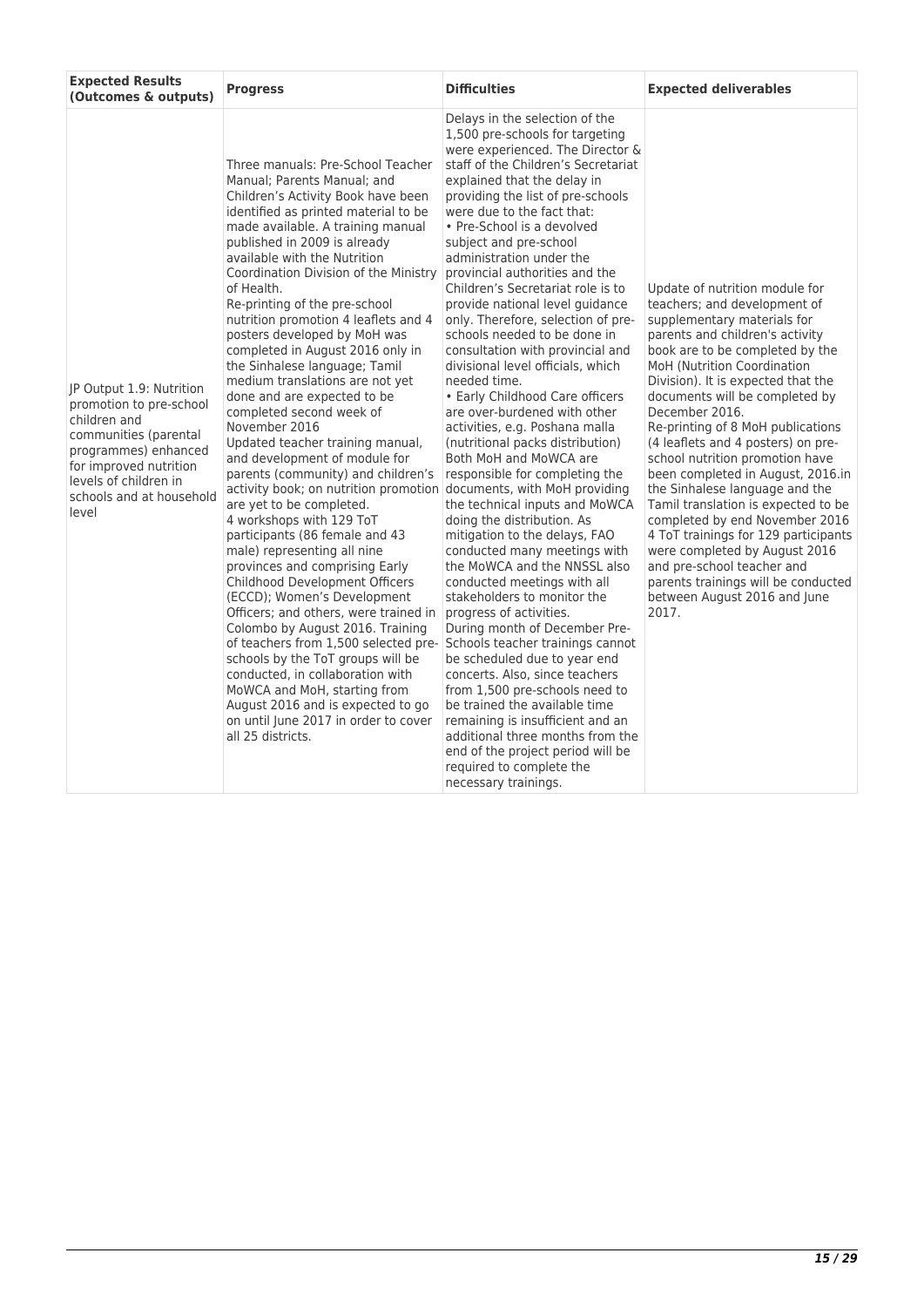| <b>Expected Results</b><br>(Outcomes & outputs)                                                    | <b>Progress</b>                                                                                                                                                                                                                                                                                                                               | <b>Difficulties</b>                                                                                                                                                                                                                                                                                                                                                                                                                                                                                                                                                                                                                                                                                                                                                                                                                                                                                                                                                                                                                           | <b>Expected deliverables</b>                                                                                                                                                                                                                                                                                                                                                |
|----------------------------------------------------------------------------------------------------|-----------------------------------------------------------------------------------------------------------------------------------------------------------------------------------------------------------------------------------------------------------------------------------------------------------------------------------------------|-----------------------------------------------------------------------------------------------------------------------------------------------------------------------------------------------------------------------------------------------------------------------------------------------------------------------------------------------------------------------------------------------------------------------------------------------------------------------------------------------------------------------------------------------------------------------------------------------------------------------------------------------------------------------------------------------------------------------------------------------------------------------------------------------------------------------------------------------------------------------------------------------------------------------------------------------------------------------------------------------------------------------------------------------|-----------------------------------------------------------------------------------------------------------------------------------------------------------------------------------------------------------------------------------------------------------------------------------------------------------------------------------------------------------------------------|
| IP Output 1.10: Pre-<br>nutritional value to<br>improve nutrition levels<br>of pre-school children | The nutrition guidelines for pre-<br>school children was developed and<br>validated in June 2016. It was then<br>school meals enhanced in field-tested among pre-school<br>teachers in the Western Province as<br>arranged by the MoWCA.<br>The Tamil translation is on-going<br>and is expected to be completed by<br>end of September 2016. | Delays with activities pertaining<br>to the Children's Secretariat of<br>the MoWCA are related to and<br>sustained from the change in<br>administration in 2015; provincial<br>authorities are more involved in<br>administration for pre-schools<br>than the Ministry; and officials at<br>the Ministry are burdened with<br>other work without much time for<br>focusing efforts on activities<br>under this project.<br>Mitigation efforts include FAO<br>taking the initiative to commence<br>activities and arrange meetings<br>with the Ministry and relevant<br>stakeholders to gain progress on<br>MoWCA activities. Further, the<br>delays were highlighted to the<br>NNSSL during PMC and NSC<br>meetings and at progress review<br>meetings and a special meeting<br>were arranged by NNSSL with<br>the MoWCA to specifically<br>discuss the delays and urge<br>them to pay special attention to<br>the available timeframe and urge<br>them to utilize the generous<br>donation of the Spanish<br>Cooperacion, as detailed above. | Validation of the developed<br>preschool nutrition guidelines was<br>done in June 2016. Following the<br>validation, a ToT was conducted.<br>and trainers are expected to train<br>pre-school teachers and parents on<br>how to improve enhance<br>nutritional value in food to improve<br>nutritional levels of pre-school<br>children (expected after August<br>$2016$ ). |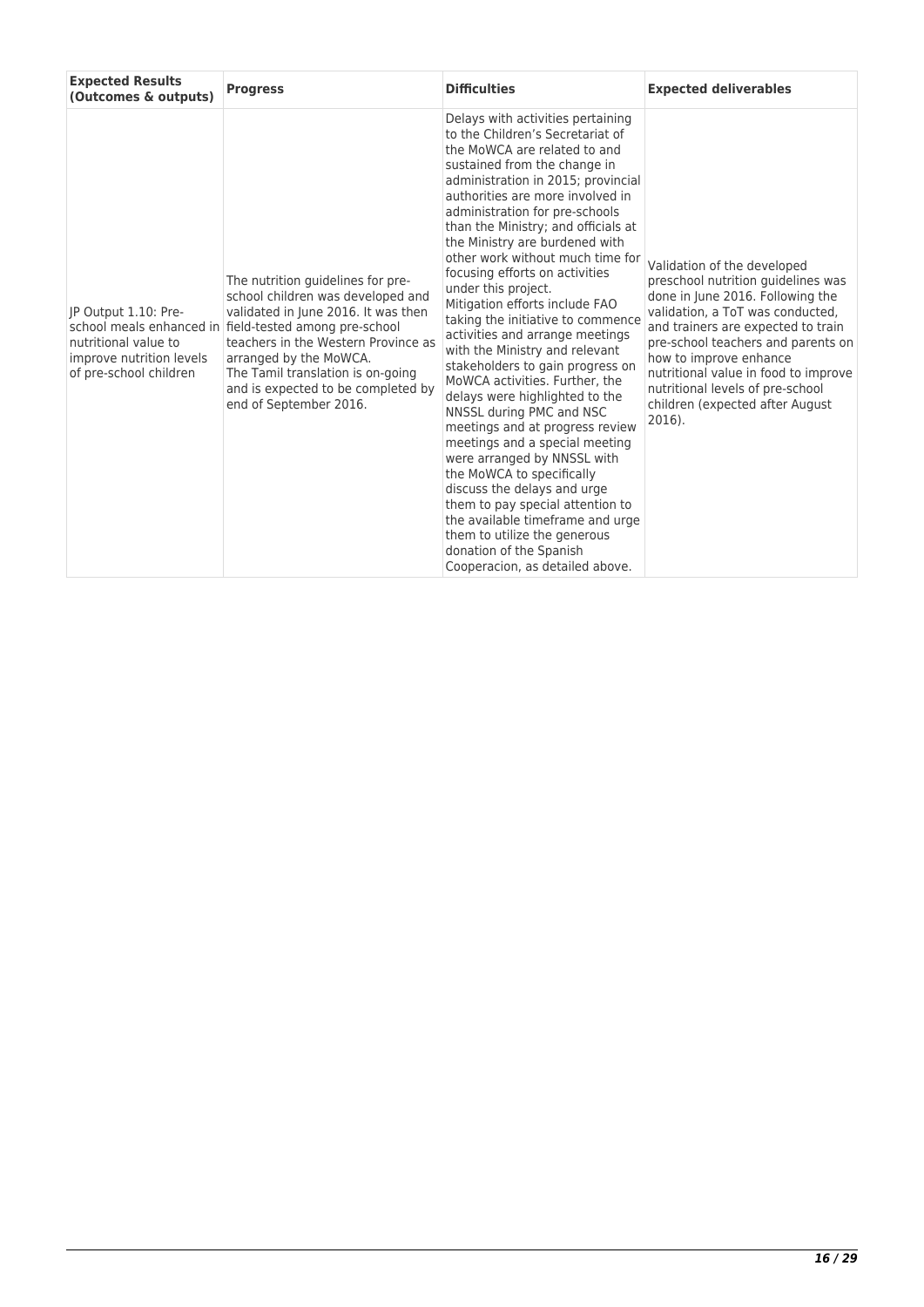| <b>Expected Results</b><br>(Outcomes & outputs)                                                                                                            | <b>Progress</b>                                                                                                                                                                                                                                                                                                                                                                                                                                                                                                                                                                                                                                                                                                                                                                                                                                                                                                                                                                                                                                                                                                                                                                                                                                                                                                                                                                                                                                                                                                                                                                                                                                                                                                                                                                                                                                     | <b>Difficulties</b>                                                                                                                                                                                                                                                                                                                                                                                                                                                                                                                                                                                                                                                                                                                                                                                                                 | <b>Expected deliverables</b>                                                                                                                                                                                                                                                                                                                                                                                                                                                                                                                                                                                                                                                   |
|------------------------------------------------------------------------------------------------------------------------------------------------------------|-----------------------------------------------------------------------------------------------------------------------------------------------------------------------------------------------------------------------------------------------------------------------------------------------------------------------------------------------------------------------------------------------------------------------------------------------------------------------------------------------------------------------------------------------------------------------------------------------------------------------------------------------------------------------------------------------------------------------------------------------------------------------------------------------------------------------------------------------------------------------------------------------------------------------------------------------------------------------------------------------------------------------------------------------------------------------------------------------------------------------------------------------------------------------------------------------------------------------------------------------------------------------------------------------------------------------------------------------------------------------------------------------------------------------------------------------------------------------------------------------------------------------------------------------------------------------------------------------------------------------------------------------------------------------------------------------------------------------------------------------------------------------------------------------------------------------------------------------------|-------------------------------------------------------------------------------------------------------------------------------------------------------------------------------------------------------------------------------------------------------------------------------------------------------------------------------------------------------------------------------------------------------------------------------------------------------------------------------------------------------------------------------------------------------------------------------------------------------------------------------------------------------------------------------------------------------------------------------------------------------------------------------------------------------------------------------------|--------------------------------------------------------------------------------------------------------------------------------------------------------------------------------------------------------------------------------------------------------------------------------------------------------------------------------------------------------------------------------------------------------------------------------------------------------------------------------------------------------------------------------------------------------------------------------------------------------------------------------------------------------------------------------|
| JP Output 1.11: School<br>feeding policy developed<br>to implement a<br>comprehensive quideline<br>for school feeding<br>inclusive of healthy<br>practices | Comprehensive guidelines for<br>school feeding/food consumption<br>were reviewed through stakeholder<br>consultations on September 3 and<br>gaps were identified. The gaps were<br>addressed at a meeting on October<br>29-30 and recommendations to<br>address the identified gaps were<br>incorporated into draft school<br>feeding guidelines. Further, a<br>situation analysis on school feeding<br>in Sri Lanka was commissioned by<br>WFP and the finalized in March<br>2016. The findings and<br>recommendations of the report can<br>be leveraged to inform the school<br>feeding guidelines and policy. The<br>revised school feeding<br>quidelines/circular has been drafted<br>and is expected to be finalized and<br>circulated by end November 2016.<br>Following on from the above-<br>mentioned workshops, a two-day<br>preparation of a comprehensive<br>booklet on school canteen<br>quidelines, including the updated<br>school canteen circular, was<br>developed on Dec. 17-18, 2015. The<br>school canteen guidelines booklet<br>was printed and distributed in both<br>local languages (Sinhala and Tamil)<br>to all 10,000 schools across the<br>island in January 2016.<br>Following the workshop on<br>September 4, 2015 organized by<br>the Ministry of Education to identify<br>the nutrition messages focusing on<br>different age groups, another<br>workshop was conducted on Nov.<br>24, 2015 with participants from the<br>Ministry of Health, National Institute<br>of Education, academia, and<br>education officers. The participants<br>were tasked with different topics to<br>develop supplementary material for<br>primary and secondary age<br>students and the draft document<br>has been completed. Currently<br>type-setting and proof reading of<br>the curricular nutrition messages is<br>in process. | While the school feeding<br>guideline was drafted in 2015,<br>there was a delay in the artwork<br>and type-setting for printing the<br>document. To mitigate this and<br>expedite the process, an external<br>type-setter was contracted.<br>The development of the nutrition<br>messages for different age<br>groups was slightly delayed as<br>the working group tasked with<br>drafting the messages was late<br>in providing their inputs by the<br>agreed date due to other<br>commitments. As mitigation, the<br>FAO consultant contributed to<br>conducting the review or the<br>nutrition messages.<br>Even though external type setter<br>has been contracted, editing of<br>the supplementary book for the<br>school feeding programme is not<br>yet completed. It is expected to<br>be finalized by end October<br>2016. | The revised school<br>feeding/nutrition guidelines are<br>pending finalization and are<br>expected to be ready for printing<br>and circulation by end November<br>2016.<br>School canteen quidelines were<br>developed and distributed to all<br>10,000 schools across the country<br>in January 2016. The canteen<br>quidelines were circulated in both<br>Tamil and Sinhalese languages.<br>The nutrition consultant reviewed<br>the current curriculum of schools<br>and the suggestions obtained from<br>the workshop held on Sept. 4,<br>2015 and a validation workshop for<br>the recommendations to National<br>Institute of Education was carried<br>out in June 2016. |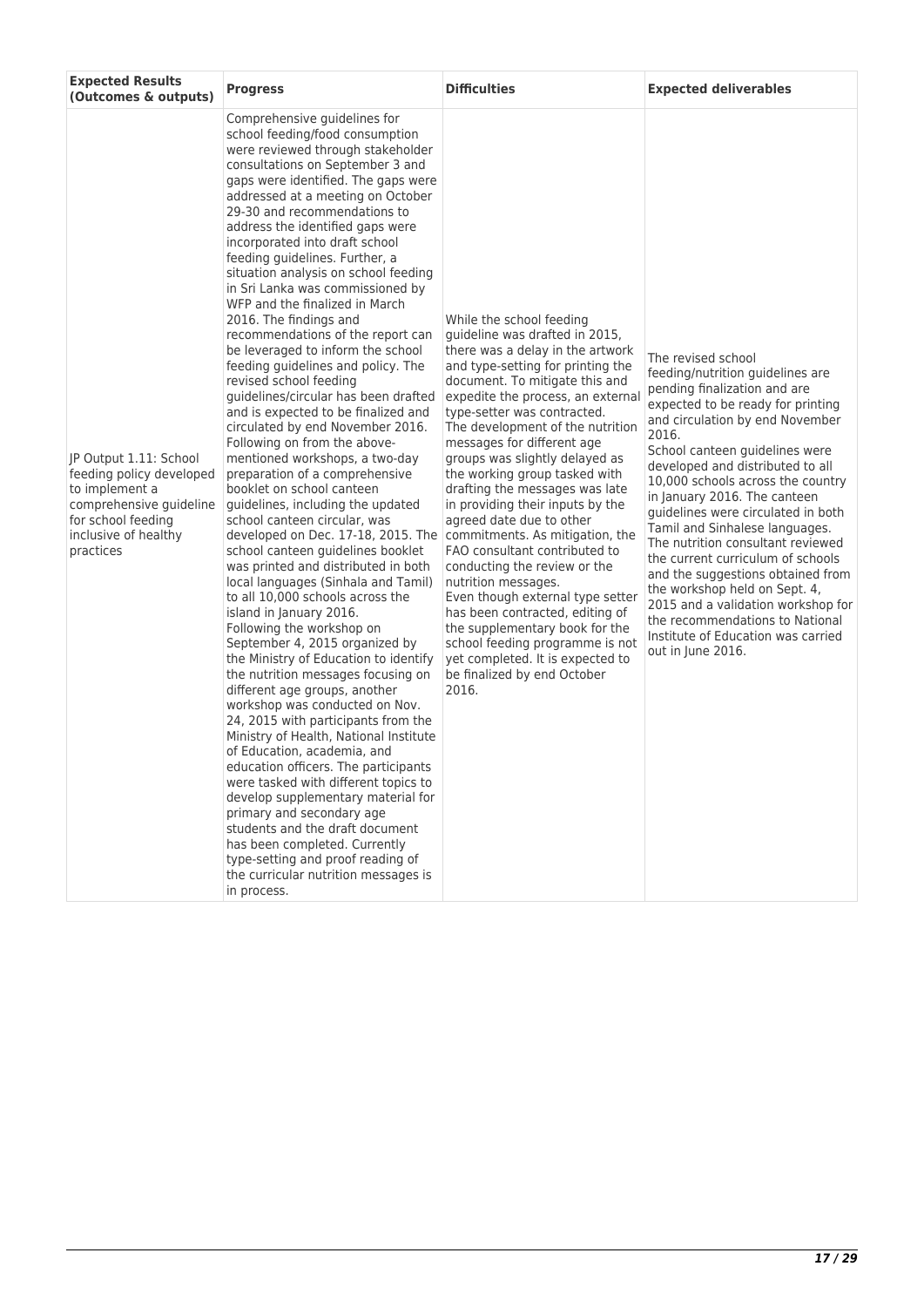| <b>Expected Results</b><br>(Outcomes & outputs)                                                                                                                                                                       | <b>Progress</b>                                                                                                                                                                                                                                                                                                                                                                                                                                                                                                                                                                                                                                                                                                                                                                                                                                                                                                                                                                                                                                                                                                                                                                                                                                                                                           | <b>Difficulties</b>                                                                                                                                                                                                                                                                                                                                                                                                                                                                                                                                                                                                                                                                                                           | <b>Expected deliverables</b>                                                                                                                                                                                                                                                                                                                                                                                                                                                                                                            |
|-----------------------------------------------------------------------------------------------------------------------------------------------------------------------------------------------------------------------|-----------------------------------------------------------------------------------------------------------------------------------------------------------------------------------------------------------------------------------------------------------------------------------------------------------------------------------------------------------------------------------------------------------------------------------------------------------------------------------------------------------------------------------------------------------------------------------------------------------------------------------------------------------------------------------------------------------------------------------------------------------------------------------------------------------------------------------------------------------------------------------------------------------------------------------------------------------------------------------------------------------------------------------------------------------------------------------------------------------------------------------------------------------------------------------------------------------------------------------------------------------------------------------------------------------|-------------------------------------------------------------------------------------------------------------------------------------------------------------------------------------------------------------------------------------------------------------------------------------------------------------------------------------------------------------------------------------------------------------------------------------------------------------------------------------------------------------------------------------------------------------------------------------------------------------------------------------------------------------------------------------------------------------------------------|-----------------------------------------------------------------------------------------------------------------------------------------------------------------------------------------------------------------------------------------------------------------------------------------------------------------------------------------------------------------------------------------------------------------------------------------------------------------------------------------------------------------------------------------|
| JP Output 1.12:<br>Awareness and<br>knowledge base of<br>education officers<br>improved to address<br>under nutrition in schools<br>and to implement<br>comprehensive guideline<br>for food consumption in<br>schools | The database consultant recruited<br>by FAO has developed the School<br>Health Promotion Program<br>Information System in collaboration<br>with MoEd and MoH. A database<br>orientation workshop was<br>conducted in each of the nine<br>provinces around the island,<br>resulting in 408 data entry<br>operators being trained on data<br>entry island-wide between January<br>and March 2016. In addition, an<br>orientation workshop for provincial<br>education coordinators on the water<br>and sanitation module of the<br>database was conducted in March<br>2016.<br>As the database is web-based, no<br>CDs will be provided. Following the<br>SDGF Secretariat approval of the<br>revised work plan and budget in<br>August 2016, quotations were called<br>for the procurement of computers.<br>Bid analysis and Local Procurement<br>Committee meeting held in October<br>2016. According to the Procurement<br>officer, if computers are not<br>available need to export and whole<br>process will take at least two<br>months, but should be completed<br>within the year.<br>As of the end of October 2016, basic<br>school information has been<br>entered for all 10,000 schools<br>island-wide and approximately 72%<br>of all data entry of student<br>information has been completed. | Due to delays in obtaining<br>concurrence and endorsement of<br>NNSSL and the NSC on the<br>proposed revisions to the budget,<br>the procurement of computers<br>for zonal education offices for<br>data entry of database<br>information has been delayed.<br>The revisions were presented to<br>the NSC on March 17, 2016 and<br>following further revisions<br>requested. However, other<br>activities relevant to this output<br>are progressing.<br>100% data entry is expected by<br>end of January 2017. Delay in<br>data entry is partly due to the<br>lack of computer; but data entry<br>is ongoing and should be<br>completed within the year.                                                                     | The database referred to as the<br>School Health Promotion Program<br>Information System can be<br>accessed through the following<br>URL: http://shpp.billusers.com.<br>Access to the system is limited at<br>different levels to relevant officials<br>within the Education Divisions,<br>Zones, and Provinces, Full access<br>to the entire database is only<br>available to specific officials within<br>the Ministry of Education.<br>The formal launch of the database<br>is being planned for end November<br>2016.               |
| JP Output 1.13: Technical<br>capacity developed to<br>further enhance the<br>inclusion of food and<br>nutrition in the pre-<br>service & in-service<br>teacher education<br>programmes                                | A working group was formed to<br>develop the manual for training<br>education officers on food and<br>nutrition and the ToT manual was<br>developed. Proof reading of the<br>manual for primary and secondary<br>grades school nutrition education is<br>currently ongoing.<br>As supplementary material, FAO<br>Publication of "Nutrition Education<br>in Primary Schools" - Volume I and<br>II will be translated to Sinhala and<br>Tamil. Sinhala translator has been<br>selected and a Tamil translator is<br>being sourced. Proof reading of the<br>Sinhalese medium translation is<br>ongoing; the Tamil medium<br>translator has been identified, and<br>the final product is expected by end<br>October 2016. Printing of both<br>translations of the supplementary<br>publication is expected in November<br>2016.<br>Provincial-level training<br>programmes have been planned to<br>be conducted between August and<br>November 2016 and the first<br>disbursement of funds to the<br>Ministry of Education for conducting<br>trainings in 20 educational zones<br>was made in July 2016.                                                                                                                                                                                                      | Due to other activities of the<br>provincial education staff,<br>scheduling the food and nutrition<br>trainings for the pre-service and<br>in-service teachers has been<br>challenging. Thus, the next<br>tranche of funds for conducting<br>more trainings will only be<br>transferred to the Ministry of<br>Education after the 20 training<br>programmes that were<br>scheduled to be conducted by<br>November 2016 have been<br>completed. However, MoEd has<br>requested an extension until Feb.<br>2017 due to other commitments<br>(exams, school holidays, sports<br>events, etc.) and FAO<br>subsequently requested an<br>extension to the JP to<br>accommodate this and the<br>implementation of school<br>gardens. | Proofreading of the ToT manuals<br>for primary and secondary grades<br>in progress and the manuals will<br>be printed once proof-reading is<br>completed.<br>Provincial-level trainings are<br>planned to be conducted between<br>August and November 2016. The<br>first transfer of funds to MoE for<br>conducting the provincial-level<br>training proogrammes in 20<br>educational zones was done in July.<br>The second disbursement will be<br>made after the initial trainings are<br>completed - most likely in October<br>2016. |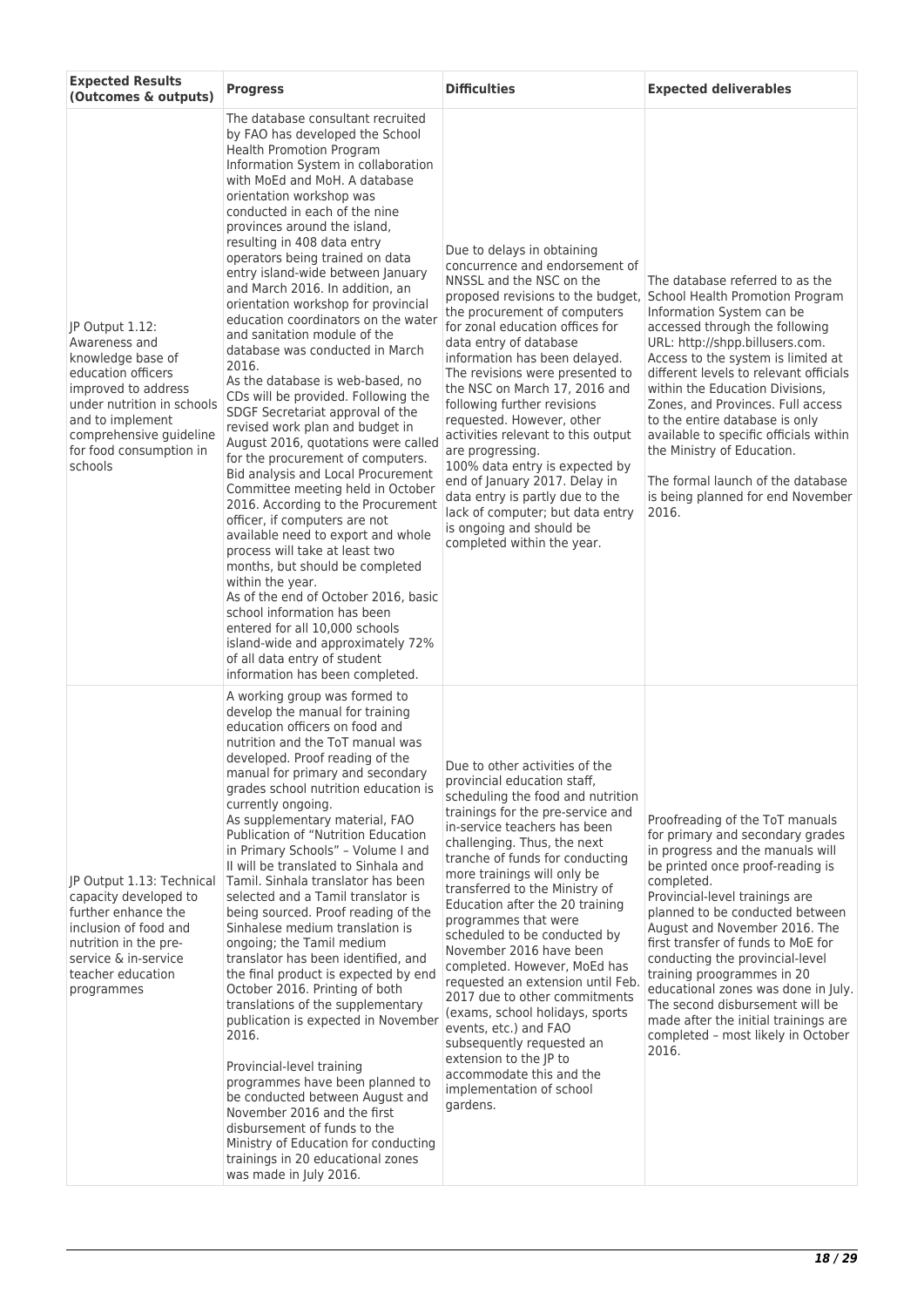| <b>Expected Results</b><br>(Outcomes & outputs)                                                              | <b>Progress</b>                                                                                                                                                                                                                                                                                                                                                                                                                                                                                                                                                                                                                                                                                                                                                                                                                                                                                                                                                                                                                                                                                                                                                                                                                                                                                                                                                                                                                                                                                                                              | <b>Difficulties</b>                                                                                                                                                                                                                                                                                                                                                                                                                                                                                                                                                                                                                                                                                                                                                                                                                                                                                                                                                                                                                                                                                                                                                                                                                                                                                                                                                                                                                                                                                                                                                                                                                                                                                                                                                       | <b>Expected deliverables</b>                                                                                                                                                                                                                                                                                                                                                                                                                                                                                                                                                                                                                                                                                                                    |
|--------------------------------------------------------------------------------------------------------------|----------------------------------------------------------------------------------------------------------------------------------------------------------------------------------------------------------------------------------------------------------------------------------------------------------------------------------------------------------------------------------------------------------------------------------------------------------------------------------------------------------------------------------------------------------------------------------------------------------------------------------------------------------------------------------------------------------------------------------------------------------------------------------------------------------------------------------------------------------------------------------------------------------------------------------------------------------------------------------------------------------------------------------------------------------------------------------------------------------------------------------------------------------------------------------------------------------------------------------------------------------------------------------------------------------------------------------------------------------------------------------------------------------------------------------------------------------------------------------------------------------------------------------------------|---------------------------------------------------------------------------------------------------------------------------------------------------------------------------------------------------------------------------------------------------------------------------------------------------------------------------------------------------------------------------------------------------------------------------------------------------------------------------------------------------------------------------------------------------------------------------------------------------------------------------------------------------------------------------------------------------------------------------------------------------------------------------------------------------------------------------------------------------------------------------------------------------------------------------------------------------------------------------------------------------------------------------------------------------------------------------------------------------------------------------------------------------------------------------------------------------------------------------------------------------------------------------------------------------------------------------------------------------------------------------------------------------------------------------------------------------------------------------------------------------------------------------------------------------------------------------------------------------------------------------------------------------------------------------------------------------------------------------------------------------------------------------|-------------------------------------------------------------------------------------------------------------------------------------------------------------------------------------------------------------------------------------------------------------------------------------------------------------------------------------------------------------------------------------------------------------------------------------------------------------------------------------------------------------------------------------------------------------------------------------------------------------------------------------------------------------------------------------------------------------------------------------------------|
| JP Output 1.14: School<br>garden programme<br>improved to increase<br>nutrition levels of school<br>children | Providing technical support to<br>evaluate and introduce nutritionally<br>rich fruits and vegetables to school<br>gardens and to establish and<br>implement school-garden based<br>learning at a national level has not<br>yet started. These activities are<br>planned to commence in September<br>2016.<br>The FAO Manual for Teachers,<br>Parents, and Communities on<br>"Setting Up and Running a School<br>Garden" (Garden Tool) was<br>translated into Sinhala language<br>and localized for the Sri Lankan<br>context. The Sinhalese medium<br>manual was printed and distributed<br>among 6,000 schools in 7 provinces.<br>The Tamil translation of the Garden<br>Tool was completed in August 2016;<br>2,000 copies were printed in<br>September 2016; and distributed to<br>the North and East Provinces in<br>October 2016.<br>Training of Trainers (ToT),<br>comprising education officers, on<br>school garden-based learning<br>commenced in March 2016 and was<br>completed in June 2016 for all nine<br>provinces. A total of 377 ToT<br>education specialists trained on<br>school gardening with School<br>Garden Tool manuals were provided<br>for the ToTs.<br>ToT groups will be conducting<br>school-level trainings for school<br>gardening in July, September, and<br>October 2016.<br>Procurement of seeds is planned for Further, the climatic conditions,<br>January 2016 and implementation of including the two monsoon<br>school gardens is scheduled to<br>commence in February 2017 and<br>end in June 2017. | Discussions between the NNSSL<br>and FAO/MoEd on the proposed<br>reduction in the number of<br>school gardens and the allocation<br>of the remaining funds towards<br>the procurement of computers<br>for the school nutrition database<br>(output 1.12) caused some<br>delays. A final decision to<br>support up to 6,000 school<br>gardens was taken at the NSC<br>meeting on March 17, 2016,<br>while FAO cautioned NNSSL that<br>with the available time, the<br>likelihood of reaching a target of<br>6,000 is very small.<br>Translation to Sinhalese medium<br>took more time than expected<br>and was finally completed after<br>five months in the first week of<br>February 2016. The Tamil<br>translation of the Garden Tool<br>was started only after completion<br>of the Sinhala version, and also<br>required about five months to<br>complete; thus, a considerable<br>amount of time was taken for the<br>translations. Tamil translation of<br>the FAO Garden Tool was handed<br>over on August 30, 2016; but the<br>draft for printing has not yet<br>been received -the printing of<br>the Tamil language manuals is<br>expected to be completed by<br>September 2016.<br>The garden training at school-<br>level by the ToT group also has<br>to consider school holidays in<br>August and December 2016 and<br>has to work around the Grade 5<br>scholarship exams and the<br>ordinary level examinations; thus<br>limiting the time available for<br>conducting the trainings.<br>seasons affect the<br>implementation plan for<br>establishing school gardens. The<br>south-eastern monsoon brings<br>rain to the south-west of Sri<br>Lanka between May and<br>September, while the dry season<br>in this region runs from<br>December to March. | Printing of 6,000 FAO Garden Tool<br>manuals in the Sinhalese language<br>was completed in February 2016.<br>The manuals were distributed to 7<br>provinces in April 2016. 2,000<br>copies of the Tamil translation of<br>the manuals were distributed to<br>the Northern and Eastern<br>Provinces in October 2016.<br>Finalization of the Tamil language<br>Garden Tool was completed in<br>August 2016 and will be printed by<br>the end of September 2016, after<br>which it will be distributed to 1,800<br>schools.<br>All ToT trainings for the school<br>gardens completed in June 2016.<br>Educators from 439 schools have<br>been trained in school gardens in 4<br>provinces and 15 education zones<br>by in July and September 2016. |

# Cross-cutting issues

How has the JP addressed during the reporting period (please provide concrete actions):

# 1) The **sustainability** of the JP work. (200 words)

The baseline nutrition surveys and the review of the in-country capacity for fortified rice (including the landscape analysis and pilot study) will all serve as key documents to scale up and inform long-term national interventions to address malnutrition. Further, enhancing the existing National Nutrition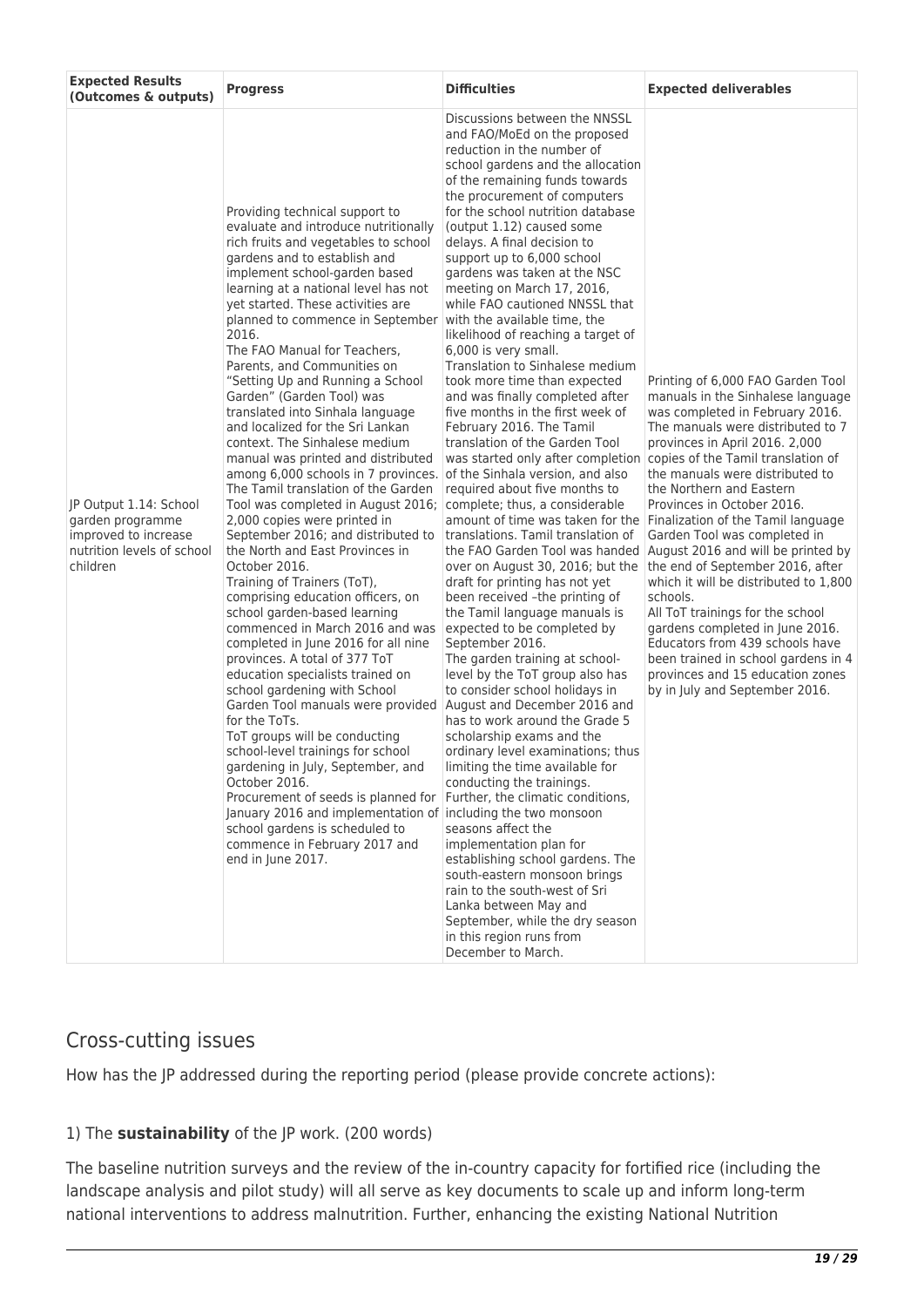Surveillance System of MoH will strengthen the existing information system and ensure that nutrition indicators are being tracked and the targets and objectives of the existing or future-implemented programmes are monitored. In addition, the significant efforts towards rice fortification through the landscape analysis, pilot study, and proposed maketing strategy and capacity building, will inform the government on scaling up and incorporating rice fortifcation into national standards and development agendas. Also, strengthening the government's 40-year old locally fortified supplementary food programme (Thriposha), through this project will better the product quality and availability, which will continue on even after the end of the JP. Thus, the activities conducted through WFP will support the government in developing sustainable, long-term nutrition interventions.

The efforts of FAO primarily focus on Training of Trainers and of teachers and educators for both school children and pre-school children and parents through the development, printing, and circulation of many comprehensive manuals, guidelines, and training documents, and through numerous training sessions that ensure that the investment of the JP in nutrition promotion programmes will guarantee that the activities supported by FAO are incorporated into the government and community pre-school and school systems; thereby increasing nutrition in children, schools, and homes. Further, the guidelines, technical materials, school gardens, and the database are all provided to the student beneficiaries through the MoEd and/or MoWCA with the multi-sectoral consultations of MoH and MoAg and the oversight of the National Nutrition Secretariat, thereby ensuring national ownership and commitment of the government in sustaining these activities.

Activities under this JP were also designed to support the GoSL Multi-Sector Action Plan for Nutrition (MSAPN) administered by the National Nutrition Secretariat of the Sri Lanka (NNSSL) in collaboration with 17 ministries. NNSSL is currently working on updating the MSAPN within the GoSL's Presidential Secretariat, further ensuring sustainability of the JP activities.

WFP's support to review the National Nutrition policy will ensure that a broader and more integrated approach is reflected in the revised policy, warranting changes in the policy directions of the country and subsequent implementation plan.

# 2) The promotion of **women's empowerment and gender equality.** (200 words)

The results of the PLW baseline survey, supported by WFP, will serve as a reference point for the nutrition and house-hold level food security status of PLW and will allow the government to implement informed programmes to directly address and enhance the nutritional status of women, and thereby their health and well-being. The schoolchildren survey, for which data collection was completed within this reporting period, will evaluate the nutritional status of both boys and girls and will help inform the government, including the Ministry of Health, Ministry of Education, and Ministry of Women and Child Affairs, among others on appropriate nutrition interventions.

Further, the review of the nutrition policy process will also allow for the integration of the gender sensitive lens to policy. WFP is also exploring opportunity to bring in the expertise of private sector on marketing and social behavior change communication to strengthen the capacity of the Government.

The national symposium on fortification will also include the participation of private sector stakeholders to advocate for private-public partnership in this sphere of intervention.

FAO continues to work directly with the Ministry of Women and Child Affairs to educate and empower preschool teachers and women's development officers, on nutrition promotion, which will directly advise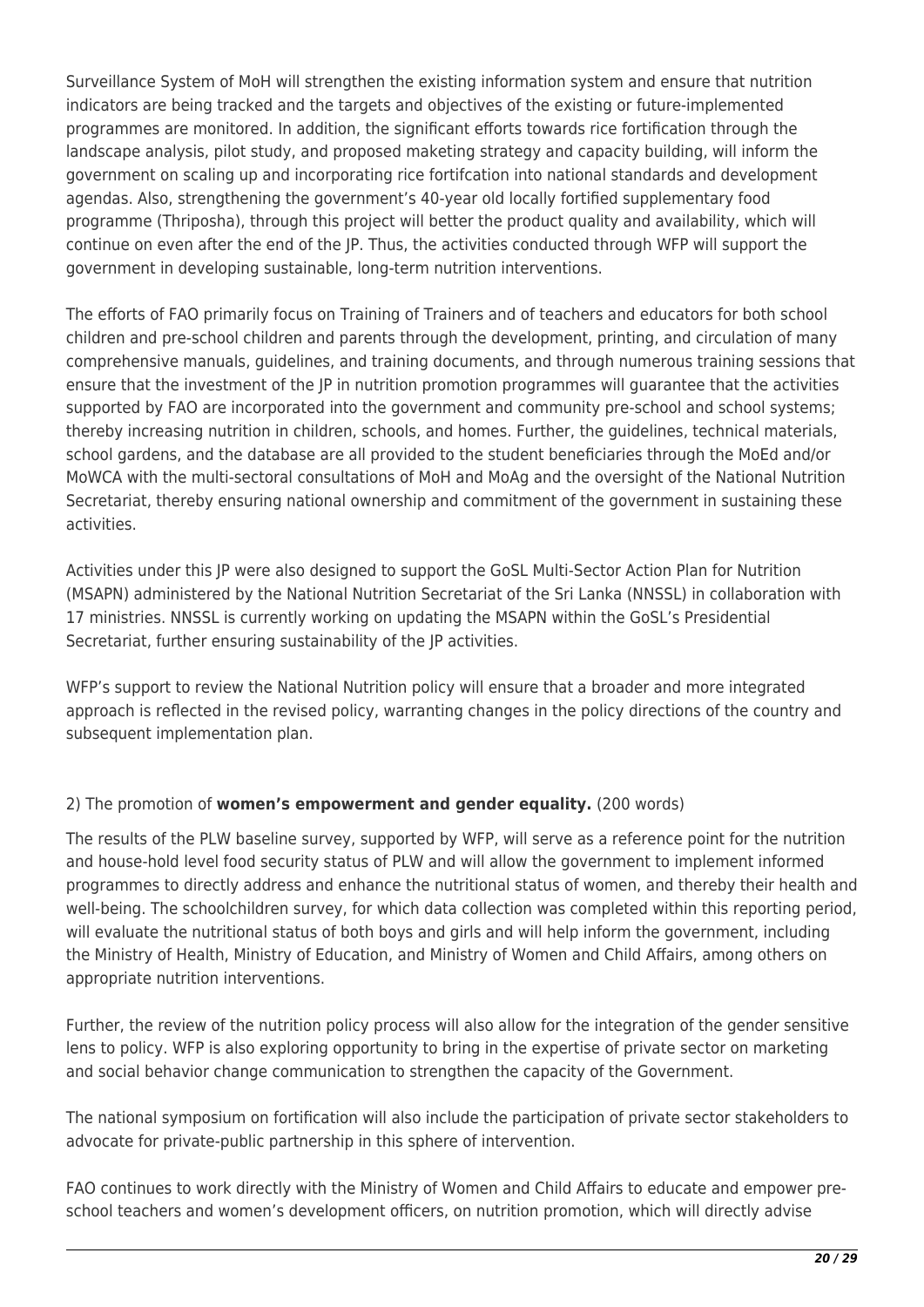women on improved pre-school and home nutrition.

Both the direct training of pre-school and school teachers and other government officers and community members on nutrition promotion and the results of the baseline surveys will inform and educate decision makers on prioritizing national investment on nutrition and food security to address and mitigate malnutrition levels in the country. Further, the activities of the project will influence women's behavior change towards the procurement and consumption of nutritious foods for their children, themselves, and within their households, in general.

During the planning and consultative workshops held by WFP and FAO, suggestions and recommendations from both men and women were encouraged in influencing policy decisions and programme implementation, thereby ensuring gender balanced considerations.

## 3) The engagement in **public-private partnerships**. (200 words)

For the rice fortification pilot study, the fortified rice kernels (FRK) are being procured and imported through a private corporation and is being cleared through customs by the government and blended, packaged, and distributed for use in the pilot study. This private-public partnership will be replicated in the event of scale up of rice fortification, until the country builds the capacity to produce the FRK locally.

Further, the pilot study on rice fortification includes an acceptability and logistical evaluation of the inclusion of fortified rice in school meals. In the Moneragala District, which is one of the two districts selected for the study, school meals are prepared by private caterers employed by the school. For the incorporation of fortified rice through this school meal modality, the pilot study will evaluate the feasibility of working with the private-sector caterer, which will inform the best practices and challenges for scaling up the provision of fortified rice in school meals.

The private sector, including millers, traders/retailers, and consumers, were consulted through the landscape analysis to evaluate their capacity and interest for initiating/scaling up rice fortification programmes in the country. Further, the private sector will be further engaged during the rice fortification workshop and the developing of the social marketing strategy planned for early next year.

In addition, the private sector is involved in providing services such as meeting room facilities for stakeholder consultations and workshops.

# **Communication and Advocacy**

**Has the JP articulated an advocacy & communication actions that helps advance its policy objectives and development outcomes?:**  No

# **Please describe communication activities developed as part of the JP. :**

Through its activities, the JP has produced a number of communications materials, including flyers/leaflets, banners, news stories, dramas, manuals, and guidance documents pertaining to nutrition promotion in line with the objectives of the programme.

As detailed above, FAO outputs involve the development of many products for nutrition promotion. In line with their activities, FAO collaborated with MoEd in updating the School Canteen Circular and Guidelines and translating the FAO School Garden Tool into both local languages, Sinhala and Tamil, and re-printed 10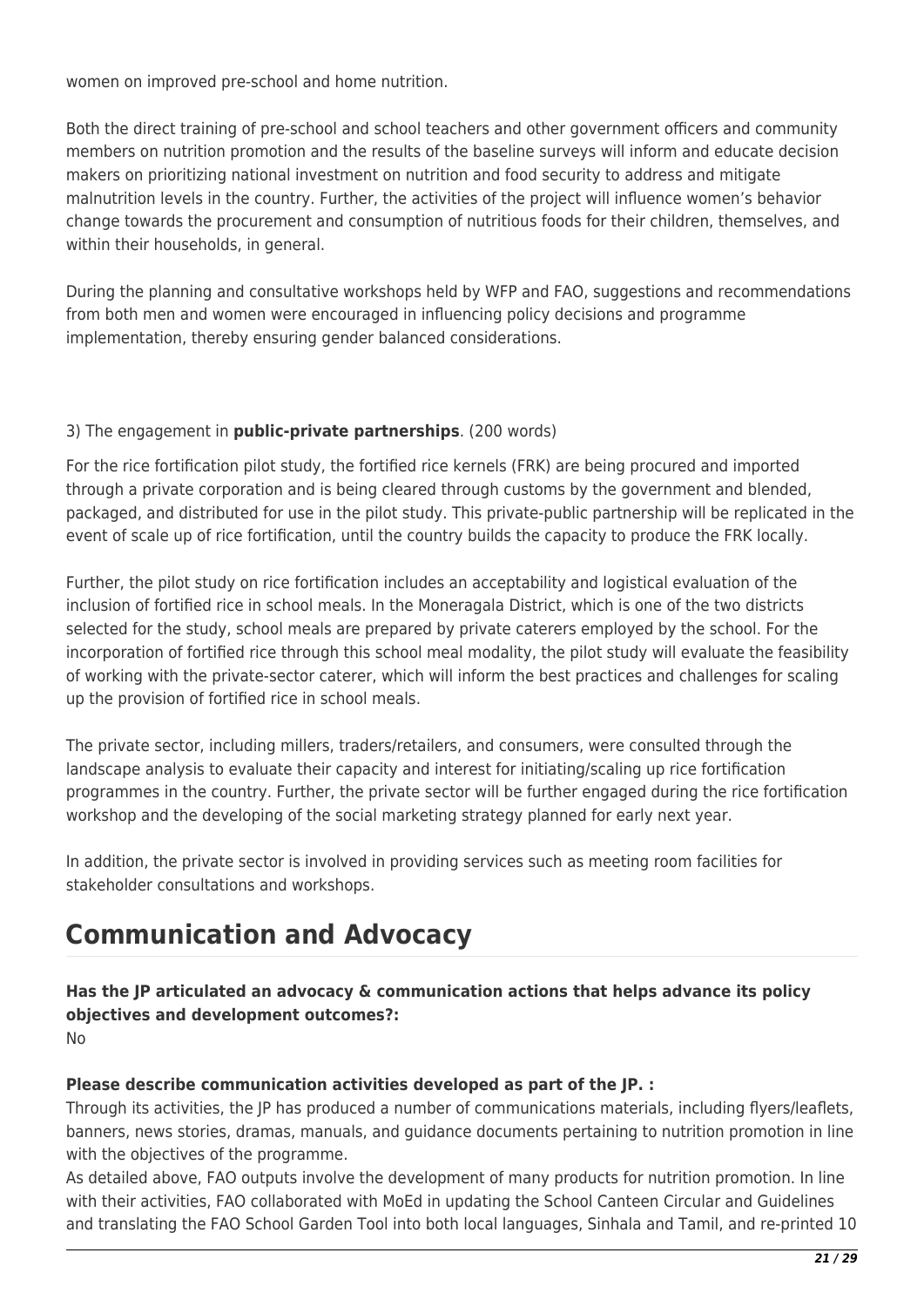posters and 12 leaflets and facilitated the production of 1,000 CDs on organic gardening for the MoEd stall at the exhibition for the Toxin-Free Nation organized by the Presidential Secretariat among other nutrition promotion materials. Further, FAO supported the Children's Secretariat, MoWCA and NCD, MoH in revising the pre-school nutrition manuals and translated the FAO publication on Primary Education on Nutrition (Volumes 1 and 2) into the local languages.

WFP also provided flyers and banners for the National Youth Model United Nations conference in August 2016 to increase awareness on the SDGs and inform WFP and FAOs role in SDG2 in particular.

FAO supported the development of a video on school nutrition with MoEd, which can be accessed at: https://www.dropbox.com/scl/fi/nz0727n0drnivmt26hdxk?oref=e&sm=1

FAO Sri Lanka and regional newsletters included articles on the efforts of the SDGF JP (see attached). FAOsupported nutrition trainings for pre-school teachers were also covered in the media and can be accessed at the following links:

- http://www.ft.lk/article/544023/FAO-partners-Education-Ministry-to-encourage-school-gardens
- http://www.island.lk/index.php?page\_cat=article-details&page=article-details&code\_title=146082
- http://nation.lk/online/2016/05/28/fao-and-education-ministry-to-encourage-school-gardening.html
- http://nation.lk/online/2016/10/08/fao-supports-pre-school-teachers-training.html
- http://editorial.ft.lk/2016/10/10/fao-supports-pre-school-teachers-training-on-nutrition/
- http://epaper.thinakaran.lk/?id=09&tday=2016/10/11 (in Tamil language)

Signing of the agreement with the NFPB, MoAg for building their capacity for rice fortification and their support for the rice fortification pilot study was covered by the media and can be accessed at the links below:

- http://varunamultimedia.me/videos/btv/vmtube/itn-sinhala-news/itn-sinhala-news\_-13-10-16/play.html?1
- http://dailynews.lk/2016/10/22/local/96721
- http://www.itnnews.lk/local-news/new-variety-of-rice-introduced-to-overcome-iron-deficiency/

RCO also supports the JP by posting Twitter updates on JP activities and maintaining a webpage for joint programmes. Tweets that have been posted on the JP can be accessed at:

- https://twitter.com/UNSriLanka/status/787917935406878720
- https://twitter.com/UNSriLanka/status/757828124289536001

# **Please provide concrete gains on how the the JP communication and advocacy efforts have increased awareness on SDGs.:**

WFP is supporting the Medical Research Institute (MRI) of MoH to conduct national baseline surveys on the food and nutrition security of PLW and on school children, which will inform policy decisions and necessary interventions regarding SDG 2 and, in turn, address SDG 5: Gender Equality within the household and influence SDG 1 to end poverty. The reports of these two baseline surveys are expected to be published in the before the end of 2016 and will serve as concrete advocacy tools for government, public, and private sector interventions to improve the nutritional status of the country.

Further, WFP's support for reviewing the National Nutrition Policy; developing the rice fortification policy directives; revamping the National Nutrition Surveillance Information System; will contribute directly to SDG2 as well as towards SDGs 1, 3, and 5.

The school feeding policy, canteen guidelines and circular, school garden tool, ToT manuals, banners, and flyers, produced by FAO in collaboration with the Ministry of Education and the Ministry of Women and Child Affairs directly contribute to gains towards SDG 2: Zero Hunger, as they are all related to addressing hidden hunger and good nutrition; SDG 3: Good Health and Well-being from pre-school and school children, to teachers and parents; SDG 4: Quality Education; and SDG 5: Gender Equality. Further, the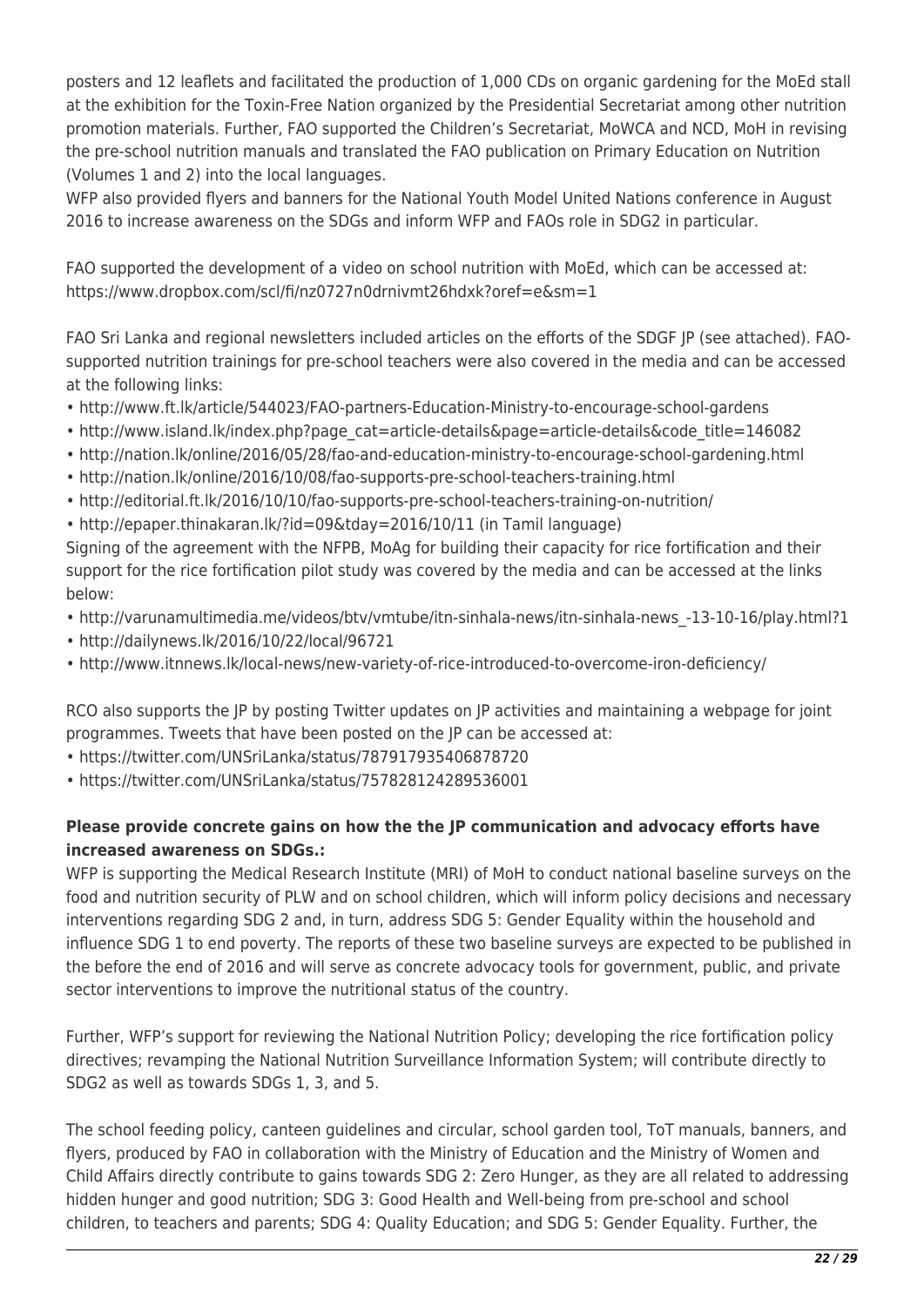school nutrition database also aims to support the above-mentioned SDGs as well as SDG 6: Clean Water and Sanitation as it incorporate WASH availability information in schools.

In addition, the JP's support for events such as the National Youth Model United Nations forum; National Scout Jamboree and the Toxin-Free Nation Exhibition, where flyers were distributed and posters and banners on SDGs were displayed; interactive media information was provided; and dramas were conducted, help promote awareness on SDG 2, especially, among school children, youth, and civil society.

### **JP website URL:**

http://lk.one.un.org/our-work/joint-programmes

### **JP website URL:**

http://lk.one.un.org/our-work/joint-programmes

### **JP twitter handle:**

@UNSriLanka

Other social media channels managed by joint programme (Instagram, Google+, You Tube…):

# One UN Coordination and Delivering as One

The SDG-F is based on the principles of effective development cooperation, inclusion and participation and One UN coordination.

| <b>Actions</b>                                                                                                                       | <b>Description</b>                                                                                                                                                                                                                                                                                                                                                                                                                                                                                                                                                                                                                                                                  |
|--------------------------------------------------------------------------------------------------------------------------------------|-------------------------------------------------------------------------------------------------------------------------------------------------------------------------------------------------------------------------------------------------------------------------------------------------------------------------------------------------------------------------------------------------------------------------------------------------------------------------------------------------------------------------------------------------------------------------------------------------------------------------------------------------------------------------------------|
| Managerial practices<br>(financial, procurement,<br>etc.) implemented<br>jointly by the UN<br>implementing agencies<br>for SDG-F JPs | WFP and FAO have regular JP meetings to review progress, collaborate, and<br>coordinate among the two agencies. When bottlenecks are identified, the issues<br>are elevated to the UN agency heads and then to the UN RC for intervention<br>and resolution; including the issue in obtaining the commitment of GoSL to the<br>matching funds and the approval of the proposed work plan and budget<br>revisions, both of which were resolved; and the decision to request for a no-cost<br>extension. Further, both agencies participate in progress review meetings<br>headed by NNSSL and and UN RC, where decisions on programme<br>implementation are deliberated and decided. |
| Joint analytical work<br>(studies, publications,<br>etc.) undertaken jointly<br>by UN implementing<br>agencies for SDG-F JPs         | The WFP-supported monthly meeting of the MoH commissioned Technical<br>Advisory Group (TAG) for food fortification also includes the technical expertise<br>of FAO, UNICEF, and WHO, when required, in shaping and deciding upon factors<br>related to rice fortification, such as fortificant types, specifications, study<br>design, etc.<br>Technical guidance and expertise from UNICEF was also provided in addition to<br>the financial support towards the baseline nutrition surveys conducted by MRI.                                                                                                                                                                      |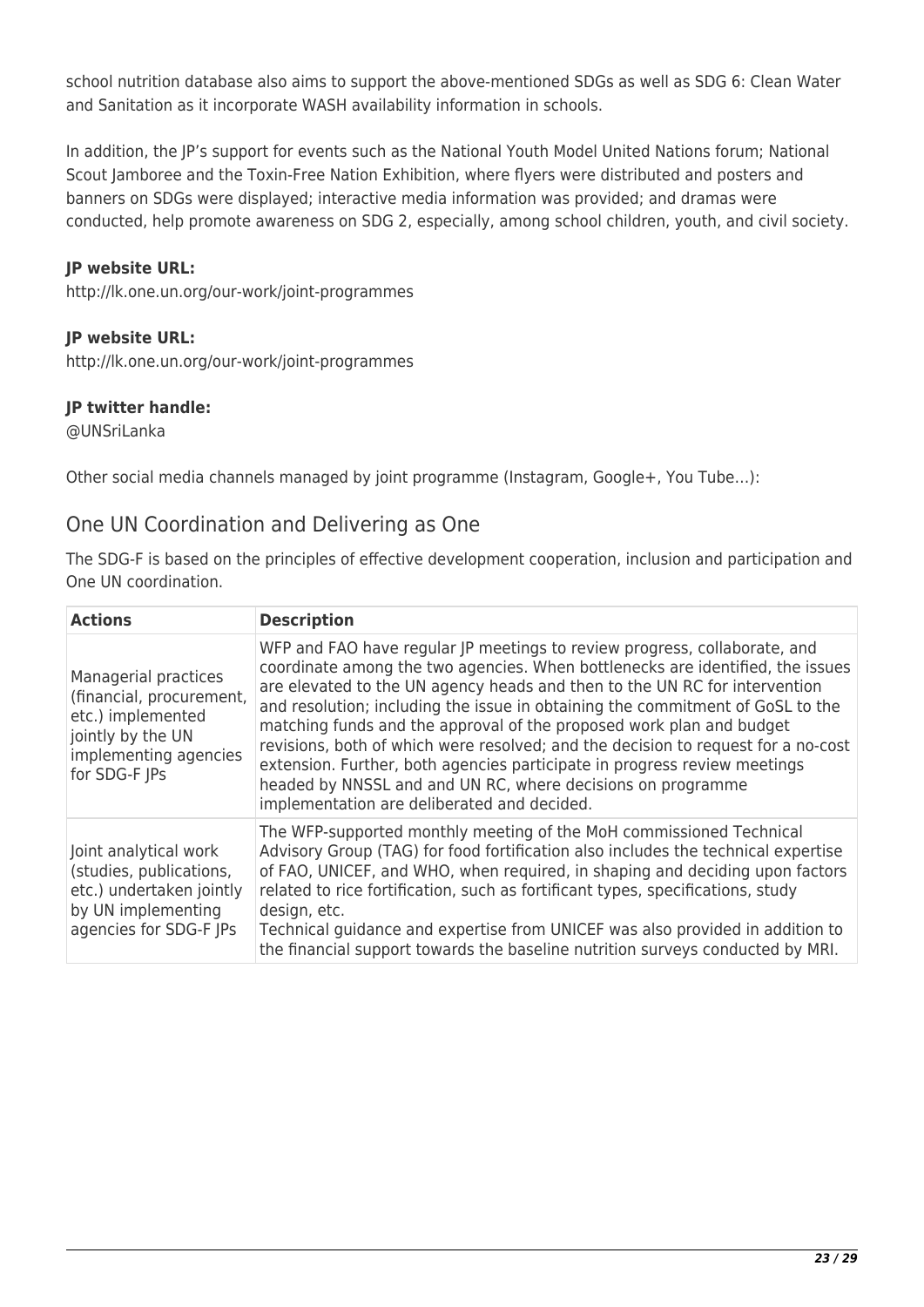| <b>Actions</b>                                                                         | <b>Description</b>                                                                                                                                                                                                                                                                                                                                                                                                                                                                                                                                                                                                                                                                                                                                                                                                                                                                                                                                                                                                                                                                                                                                                                                 |
|----------------------------------------------------------------------------------------|----------------------------------------------------------------------------------------------------------------------------------------------------------------------------------------------------------------------------------------------------------------------------------------------------------------------------------------------------------------------------------------------------------------------------------------------------------------------------------------------------------------------------------------------------------------------------------------------------------------------------------------------------------------------------------------------------------------------------------------------------------------------------------------------------------------------------------------------------------------------------------------------------------------------------------------------------------------------------------------------------------------------------------------------------------------------------------------------------------------------------------------------------------------------------------------------------|
| Joint activities<br>undertaken jointly by<br>UN implementing<br>agencies for SDG-F JPs | Towards the development of an overarching school feeding policy, WFP<br>conducted a school feeding situation analysis to document the existing<br>modalities for school feeding and obtain recommendations for improving the<br>programmes. A key observation and recommendation of the situation analysis,<br>endorsed by MoEd and Ministry of Planning was the lack of and thus need for a<br>comprehensive school feeding policy. FAO is working with MoEd on drafting and<br>updating school feeding guidelines and circulars.<br>Furthering the project's key objective of achieving attitudinal and behavioural<br>changes through enhanced nutrition education and nutrition promotion, WFP<br>and FAO both supported the 9th National Scout Jamboree, for 10,000 scouts on<br>Feb. 20-26, 2016.<br>As WFP provides school meals to almost all 970 schools in the Northern<br>Province and conducts regular monitoring and evaluation of the schools, 1 WFP<br>officer was nominated to attend the ToT training on school gardens on April<br>26-27, 2016. Further, WFP CO has offered its support to FAO for the<br>implementation of school gardens in the North through its area office. |
| Other, please specify:                                                                 | While not an implementation agency of the JP, UNICEF provided financial<br>support towards the baseline nutrition surveys conducted by MRI for PLW and<br>school children and participate together with WFP at the MRI progress review<br>meetings, again indicating One UN collaboration and coordination with the<br>government.<br>UN-Habitat is assisting the construction activities of 15 school buildings and 10<br>teachers' quarters in 25 schools in the Mannar District in the Northern Province.<br>16 of the 25 schools have also been selected as beneficiaries for the<br>implementation of school gardens through this SDGF project. Thus, of the 9<br>remaining schools, 3 participants representing the 9 remaining schools were<br>given the opportunity to attend the ToT on school gardens held in Northern<br>Province on April 26th& 27th 2016.                                                                                                                                                                                                                                                                                                                             |

## **What types of coordination mechanisms and decisions have been taken to ensure joint delivery? :**

The Joint Programme Coordinator liaises regularly with JP colleagues of both agencies through meetings, emails, and phone conversations to update and review project progress; address challenges and mitigation options; and jointly discuss implementation strategies and collaborations. The Joint Programme Coordinator also liaises with the RC office for coordinating social media updates and for informing the RC on project progress and issues; interacts regularly with the government oversight body, the National Nutrition Secretariat of Sri Lanka (NNSSL), to schedule PMC and NSC meetings and address concerns; coordinates with the SDGF Secretariat; and informs the representatives of the Spanish Government of project progress on behalf of both implementing UN agencies.

In addition, any documentation, such as the proposed work plan and budget revisions and amendments; and financial and narrative monitoring reports are prepared separately by the Nutrition Officers at WFP and the Project Manager at FAO and are consolidated by the JP Coordinator for Delivery as One. Further, the JP coordinator obtains the input of both agencies in preparing documentation such as the request for no-cost extension and in finalizing meeting notes for record prior to dissemination.

As detailed above, FAO is invited to collaborated on the WFP-supported MoH-appointed rice fortification TAG's monthly meetings with other relevant ministries and government agencies, ensuring that the technical expertise of both agencies are represented in the decisions and thereby further indicating to GoSL the collaboration and cooperation between the two agencies of the SDGF JP. Also, UNICEF was represented in the monthly TAG meetings, highlighting the alliance of the UN agencies even more. And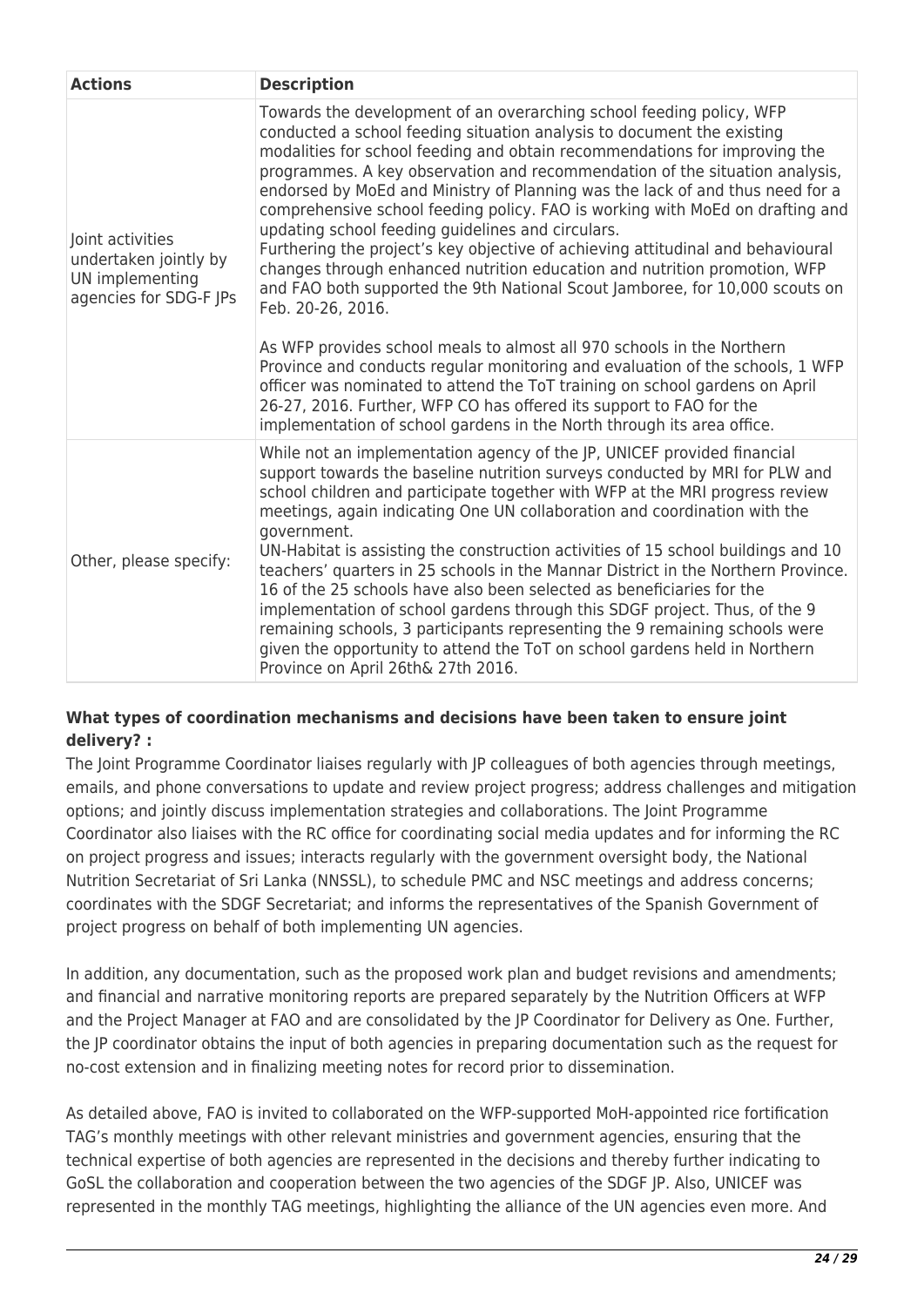WFP has extended support to FAO through its Area Office in the North on the implementation of school gardens.

Further, both agencies attend together the progress review meetings conducted by NNSSL with all implementing ministries and stakeholders, as well as the JP PMC and NSC meetings.

# National Ownership: Paris, Accra and Busan Commitments

The SDG-F strengthens the UN system's ability to deliver results in an integrated and multi-dimensional manner by supporting the Joint Programme modality and by bringing together United Nations Agencies and national counterparts in a collective effort to ensure ownership and sustainability of results of JPs and advance towards the SDGs.

| <b>Partners</b>                           | Involvement *        | <b>Type of</b><br>involvement                                                                                       | <b>Examples</b>                                                                                                                                                                                                                                                                                                                                                                                                                                                                                                                                                                                                                                                                                                                                                                                                                                                                                                                                                                                                                                                                                                                                                                                                                                                                  |
|-------------------------------------------|----------------------|---------------------------------------------------------------------------------------------------------------------|----------------------------------------------------------------------------------------------------------------------------------------------------------------------------------------------------------------------------------------------------------------------------------------------------------------------------------------------------------------------------------------------------------------------------------------------------------------------------------------------------------------------------------------------------------------------------------------------------------------------------------------------------------------------------------------------------------------------------------------------------------------------------------------------------------------------------------------------------------------------------------------------------------------------------------------------------------------------------------------------------------------------------------------------------------------------------------------------------------------------------------------------------------------------------------------------------------------------------------------------------------------------------------|
| Government<br>(specify<br>national/local) | Fully involved       | Policy-decision<br>making<br><b>Budget</b><br>Service Provision<br><b>Please specify:</b><br>National<br>Government | All activities of the JP are conducted in close<br>collaboration with the government. The National<br>Nutrition Secretariat of Sri Lanka (NNSSL) serves as<br>the government oversight and coordination body for<br>the JP and conducts regular progress review<br>meetings with the two UN agencies and the four<br>implementing ministries in addition to co-chairing<br>and hosting the JP PMC and NSC meetings. WFP and<br>FAO also work directly with MoH, MoAg, MoEd, and<br>MoWCA in implementing project activities. A few<br>specific examples of government involvement,<br>include:<br>• MoH convenes the WFP-supported monthly<br>meetings of the multi-sector Technical Advisory<br>Group for food fortification<br>• MoAg has offered its support to the pilot study on<br>rice fortification, led by MoH through the<br>engagement of its facilities and resources for<br>blending, producing, and delivering fortified rice<br>. MoEd is working closely with FAO on the<br>development of technical materials for schools; the<br>development of the school nutrition database; and<br>implementation of school gardens<br>• MoWCA is providing support in the promotion of<br>nutrition for pre-schools and parents and planning<br>the ToTs together with MoH |
| <b>Private Sector</b>                     | Slightly<br>involved | Procurement<br>Service Provision<br><b>Please specify:</b><br>Private Sector                                        | Fortified rice kernels (FRK) are being procured from<br>the private sector for the production of fortified rice<br>for the pilot study. Further, the pilot study includes<br>an acceptability and logistical evaluation of the<br>inclusion of fortified rice in school meals, which will<br>engage private caterers that prepare school meals<br>in the Moneragala District.<br>The private sector, including millers,<br>traders/retailers, and consumers were also<br>consulted through the landscape analysis to<br>evaluate their considerations for initiating/scaling<br>up rice fortification programmes in the country.<br>Further, the private sector is involved in providing<br>services such as meeting room facilities for<br>stakeholder consultations and workshops.                                                                                                                                                                                                                                                                                                                                                                                                                                                                                             |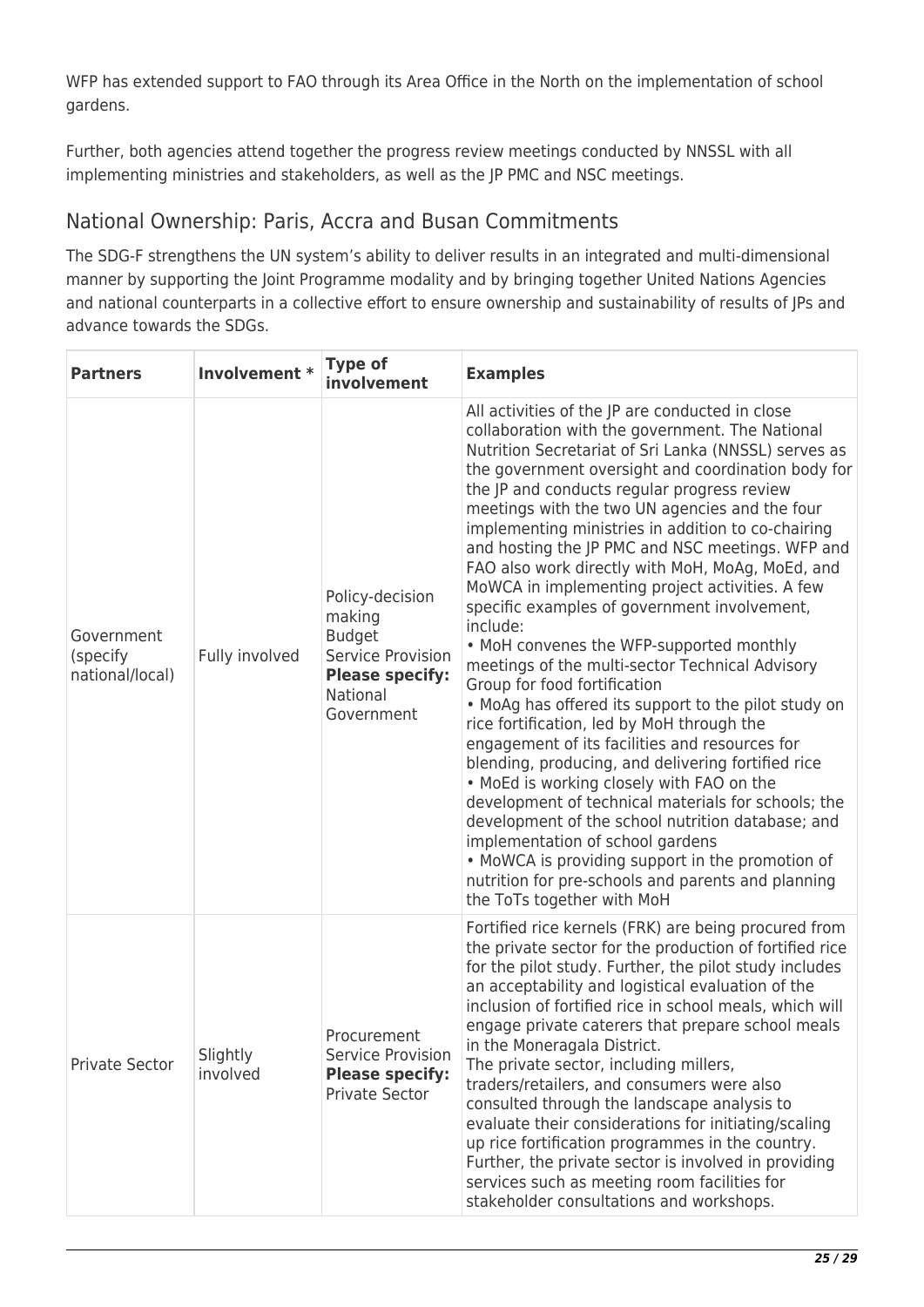| <b>Partners</b> | Involvement *   | <b>Type of</b><br>involvement                                                        | <b>Examples</b>                                                                                                                                                                                                                                                                                                                                                                                                                                                                                                                                                                                                                                                                                                                                                                                                                    |
|-----------------|-----------------|--------------------------------------------------------------------------------------|------------------------------------------------------------------------------------------------------------------------------------------------------------------------------------------------------------------------------------------------------------------------------------------------------------------------------------------------------------------------------------------------------------------------------------------------------------------------------------------------------------------------------------------------------------------------------------------------------------------------------------------------------------------------------------------------------------------------------------------------------------------------------------------------------------------------------------|
| Civil Society   | Fully involved  | Policy-decision<br>making<br>Other<br><b>Please specify:</b><br>Civil Society        | PLW and schoolchildren from civil society are<br>participants in the baseline nutrition surveys<br>conducted by MRI.<br>The SUN PF conducted a civil sector review of the<br>National Nutrition Policy and the information<br>gathered from this will be considered in the WFP-<br>supported MoH review of the Policy.<br>Households and schoolchildren will also participate<br>in the rice fortification pilot study, especially by<br>providing feedback on acceptability.<br>The JP supported the National Scout Jamboree in<br>Feb. 2016 and WFP was involved in the National<br>Youth Model United Nations conference in Aug.<br>2016.<br>Also, many members of civil society attended the<br>exhibition where FAO disseminated nutrition<br>information through posters, flyers, and CDs in<br>collaboration with the MoEd. |
| Academia        | Fairly involved | Policy-decision<br>making<br>Service Provision<br><b>Please specify:</b><br>Academia | Experts from universities attend the WFP-supported<br>monthly TAG meetings on food fortification.<br>Academics also participated in FAO-supported<br>consultative meetings on developing nutrition<br>guidelines, circulars, ToT manuals, and curricular<br>material for JP activities with MoEd.<br>Following procurement procedures, the University<br>of Peradeniya was contracted to conduct the rice<br>fortification pilot study.                                                                                                                                                                                                                                                                                                                                                                                            |

\* Implementation of activities and the delivery of outputs

## **Please briefly describe the current situation of the government, private sector and civil society on regards of ownership, align:**

Since the commencement of the JP coincided with the change in government and national administration in January 2015, the high-level oversight and coordination body for this JP– the National Nutrition Secretariat of Sri Lanka (NNSSL) within the Presidential Secretariat - was initially non-functional. Following, the installation of new national-level administrators and clarification of the roles, which took many months, NNSSL became re-engaged in the SDGF JP and provides an instrumental role in the oversight and collaboration of the multi-sectoral ministries and the two UN agencies in following up on the progress and addressing challenges and issues arising in the implementation of the programme. In addition to the PMC and NSC meetings, NNSSL scheduled and conducted progress review meetings with all four ministries together and separately, when necessary, to monitor project progress – both physical and financial. In addition, WFP provides updates on the SDGF JP to its Project Management Unit at the Ministry of National Policies and Planning as well.

Each of the four ministries (MoH, MoAg, MoE, and MoWCA) work in close collaboration with WFP and FAO and with each other as necessary in implementing the activities of the project. For example, MoH follows up on JP activities with WFP participation through updates at their monthly TAG meetings as well as the MoH Nutrition Coordination Divisions meetings and the MCHN meetings where WFP-supported efforts for the baseline surveys, rice fortification landscape and pilot studies, review of the National Nutrition Policy and nutrition information system; and support to the Thriposha programme are discussed. Similarly, efforts of the JP are followed up in the other implementing ministries as well.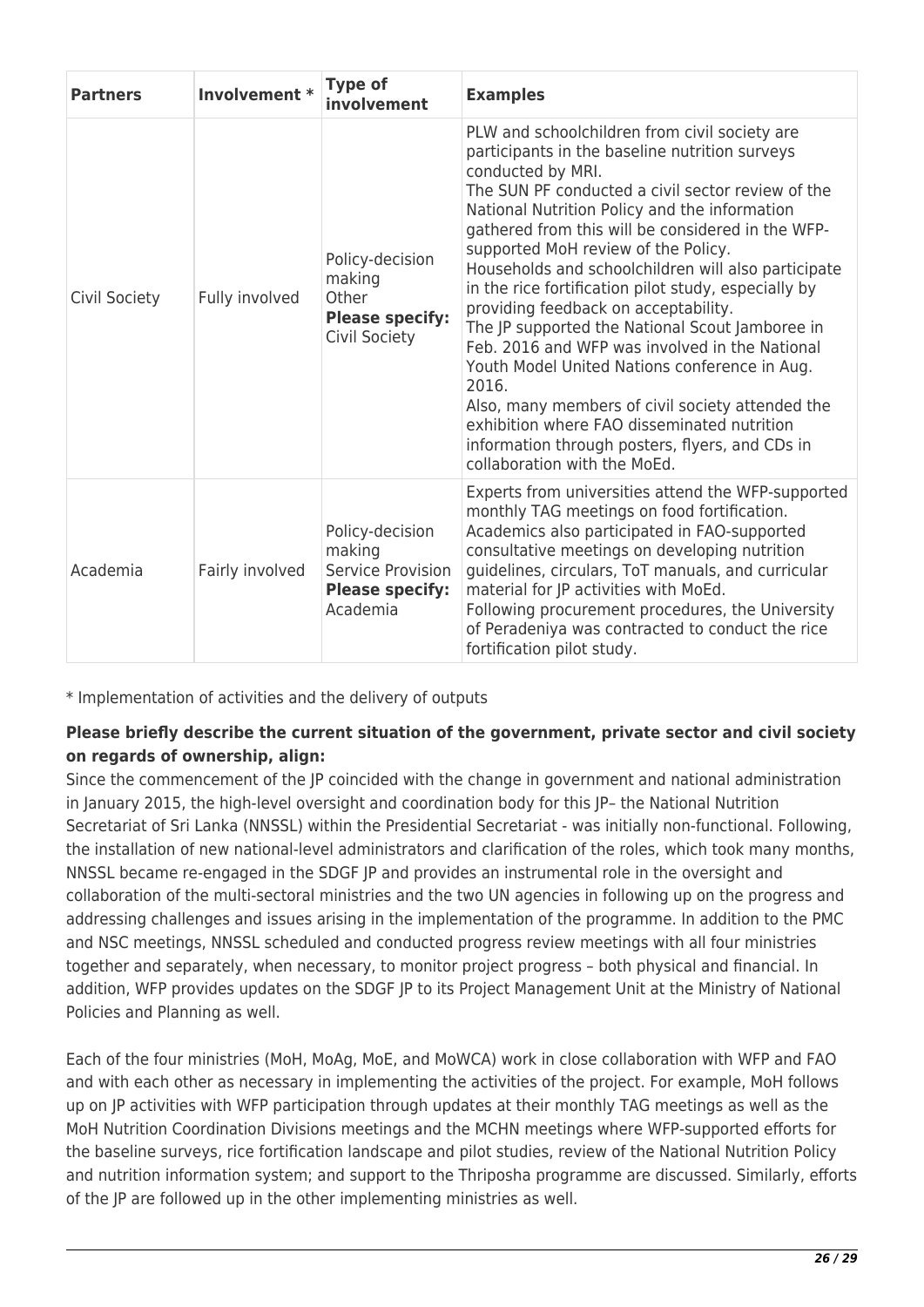Sub-contracted third parties of the private sector have been involved in the type-setting and printing of FAO publications, including school canteen guidelines and the FAO school garden tool, among other documentation. FAO contracted nutrition consultant and database consultant have also provided consistent and committed efforts towards progressing on critical components of the JP. Further, WFPcontracted research institution has worked in close collaboration with the WFP Regional Bureau consultant on the landscape analysis. The supplier for the fortified rice kernels (FRK) produced the kernels per requirements of MoH and a multi-sectoral approach with the collaboration of the MoNPEA, MoAg, MoH, MoEd, and NNSSL is employed together with academia to see the pilot study through.

Thus, all stakeholders involved in the implementation of the JP activities have been committed to ensuring quality deliverables and sustainable solutions towards achieving the objectives of the JP.

**Please briefly provide an overall assessment of the governance and managerial structures :**  The NNSSL convenes the NSC and PMC meetings with the UN RC (or delegate) as co-chair. To date, the JP held PMCs meeting on November 6, 2015, July 5, 2016, and October 24, 2016. One NSC meeting has been held so far on March 17, 2016. At the NSC meeting in March 2016, participation of the government oversight body, NNSSL; UN RC; and representative of the Spanish government were all present and directly involved in reviewing the progress and especially the proposed work plan and budget revisions. Concerns regarding certain proposed amendments were voiced and covering resolutions were made at the NSC itself, owing to the committed participation of the decision makers for the JP. This collaboration showcases the ability of GoSL, UN agencies, and donor to work together through high-level horizontal coordination towards addressing the important issues of malnutrition in the country.

In February 2016, the Chargée d'Affaires of the Embassy of Spain in New Delhi requested a special meeting in Sri Lanka to discuss the progress and concerns of the SDGF JP. This meeting was arranged on short notice with the participation of the heads of UN agencies and the implementing officers and highlights the commitment of the donor government in ensuring the success of the JP. The Embassy in Spain and the Honorary Consul for Spain in Sri Lanka are kept abreast of JP activities.

The JP also continues to make progress on project activities by working with dedicated staff within the government implementing agencies through horizontal coordination between project officers and government officers to continuously move forward in areas including the baseline surveys, rice fortification initiatives, development of nutrition promotion documentation, development of school nutrition information database, among others..

Vertical coordination between the UN RC, heads of the two UN implementing agencies and JP staff in decision-making, monitoring progress, and advising on addressing bottlenecks has been instrumental in the achievements of the JP thus far. Horizontal coordination between the two UN agency heads in progress reviews and in collaboration on the proposed revised work plan and budget has strengthened the JP 'Delivering as One'. Regular meetings of the JP team has ensured teamwork and partnership in implementing project activities.

Further, vertical coordination between NNSSL at the Presidential Secretariat and the implementing ministries through progress review meetings also establishes the management structure and responsibilities for successful JP implementation.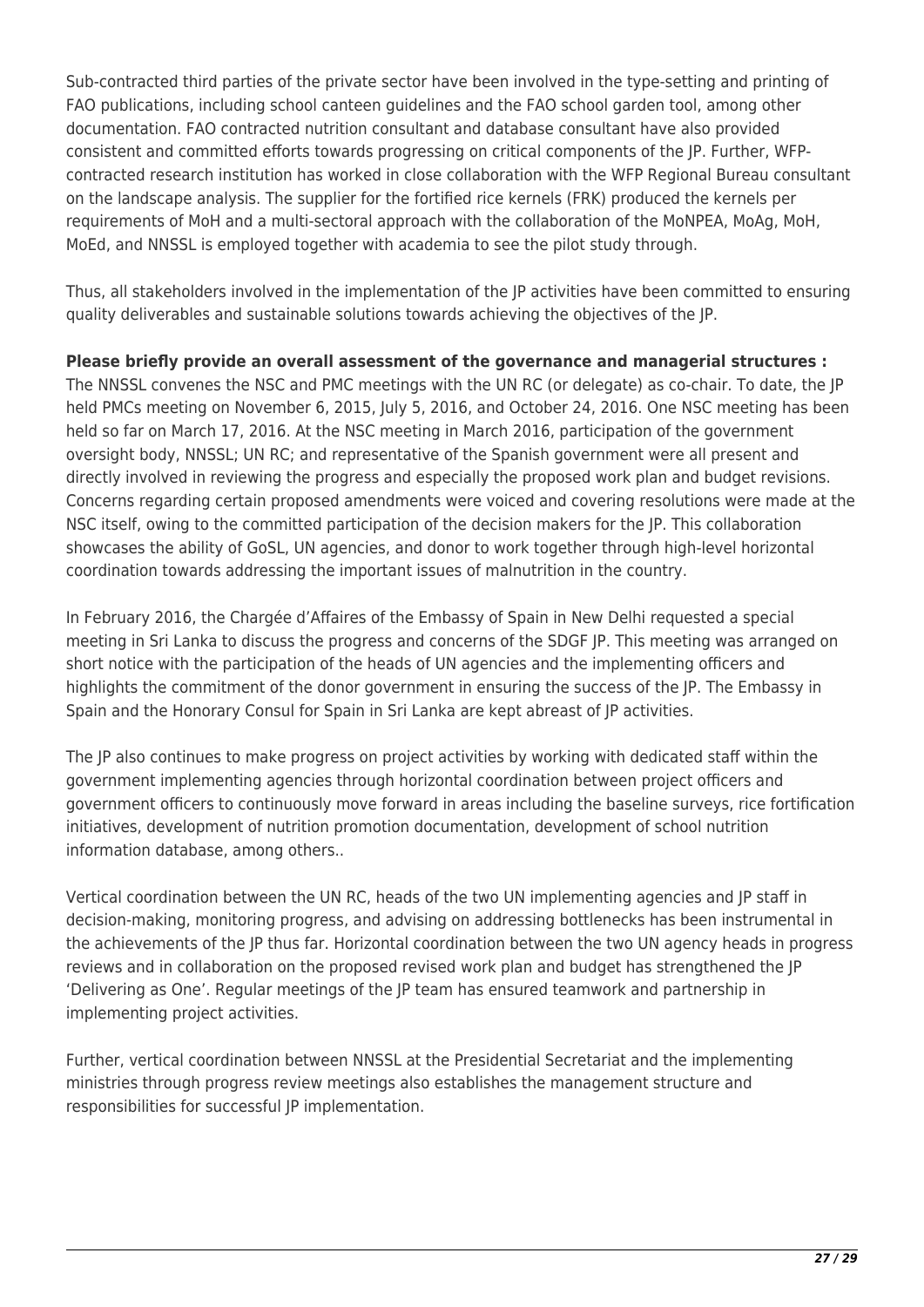# **VI. Joint Programme contribution to the SDGs**

| <b>SDG</b><br># | <b>JP Contribution</b>                                                                                                                                                                                                                                                                                                                                                                                                                                                                                                                                                                                                                                                                                                                                                                                                                                                                                                                                                                                                                                                                                                        |
|-----------------|-------------------------------------------------------------------------------------------------------------------------------------------------------------------------------------------------------------------------------------------------------------------------------------------------------------------------------------------------------------------------------------------------------------------------------------------------------------------------------------------------------------------------------------------------------------------------------------------------------------------------------------------------------------------------------------------------------------------------------------------------------------------------------------------------------------------------------------------------------------------------------------------------------------------------------------------------------------------------------------------------------------------------------------------------------------------------------------------------------------------------------|
| Goal 1          | By leveraging the results of the baseline surveys and encouraging school gardening; among other<br>activities, the JP can influence targeted nutrition interventions which will help improve the health<br>and well-being of society, especially women and girls, thereby ensuring better nutrition,<br>education, and work opportunities, which in turn, helps to end poverty.                                                                                                                                                                                                                                                                                                                                                                                                                                                                                                                                                                                                                                                                                                                                               |
|                 | The JP was designed around SDG2 and primarily focuses its efforts on nutrition and food security.<br>The baseline surveys on PLW and school children; the policy development and pilot study on<br>Goal 2 fortified rice; and nutrition promotion for pre-school and school children, teachers, and civil<br>society; and the revamping of the national nutrition surveillance system in addition to all other<br>activities of the JP all contribute towards SDG2 - Zero Hunger.                                                                                                                                                                                                                                                                                                                                                                                                                                                                                                                                                                                                                                             |
|                 | FAO activities, including Training of Trainers to disseminate nutrition information to educators,<br>parents, students, and civil society will encourage good health and well-being at all ages, in line<br>Goal $3$ with SDG 3.<br>Further, WFP's support for reviewing the National Nutrition Policy and the rice fortification<br>initiatives, contribute towards SDG 3.                                                                                                                                                                                                                                                                                                                                                                                                                                                                                                                                                                                                                                                                                                                                                   |
|                 | The school feeding policy, canteen guidelines and circular, school garden tool, ToT manuals,<br>updated nutrition curriculum, banners, and flyers, and other technical material produced by FAO<br>Goal 4 in collaboration with the Ministry of Education, Ministry of Women and Child Affairs, and Ministry<br>of Health, directly contribute to gains towards SDG 2: Zero Hunger, and directly promote nutrition<br>education for pre-school and school children, teachers and parents; in line with SDG 4.                                                                                                                                                                                                                                                                                                                                                                                                                                                                                                                                                                                                                 |
| Goal 5          | Through the national baseline surveys on the food and nutrition security of PLW and on school<br>children and the school nutrition database and national nutrition surveillance system, all of which<br>collect gender-disaggregated data; the information will inform target nutrition interventions,<br>especially relevant to SDG 2 and, in turn, address SDG 5: Gender Equality within the household<br>and influence SDG 1 to end poverty.                                                                                                                                                                                                                                                                                                                                                                                                                                                                                                                                                                                                                                                                               |
| Goal 6          | The school nutrition database comprises a module which captures the water and sanitation<br>availability at all 10,000 schools. This information can inform the MoEd to ensure access to Clean<br>Water and Sanitation in schools, in line with Goal 6.                                                                                                                                                                                                                                                                                                                                                                                                                                                                                                                                                                                                                                                                                                                                                                                                                                                                       |
| Goal<br>17      | The fortification efforts conducted by WFP through the JP include plans for contributing other<br>country experience and technology transfer for capacity building for the production of fortified<br>rice in Sri Lanka. WFP is considering means to strengthen South-South cooperation through<br>collaboration with other countries in the region for the procurement of fortified rice kernels for the<br>pilot study and the sharing of best practices and technical information.<br>WFP is planning to assist the government in improving the locally-fortified supplementary food,<br>Thriposha, through North-South collaboration. A food technologist from WFP HQ completed a<br>mission to development a Thriposha improvement plan which was endorsed by the government.<br>Further, WFP is collaborating with the Center for Excellence for Hunger in Brazil to plan and<br>facilitate an exchange visit with government officials to better the school feeding programme in<br>Sri Lanka by influencing the school feeding policy; home-grown school feeding; and inclusion of<br>fortified food in school meals. |

# **VII. Additional Information**

### **Additional Comments:**

The changes in the government and its priorities and turn-over of counterpart staff, which coincided with the start of the project caused delays of approximately six months for the timely commencement of